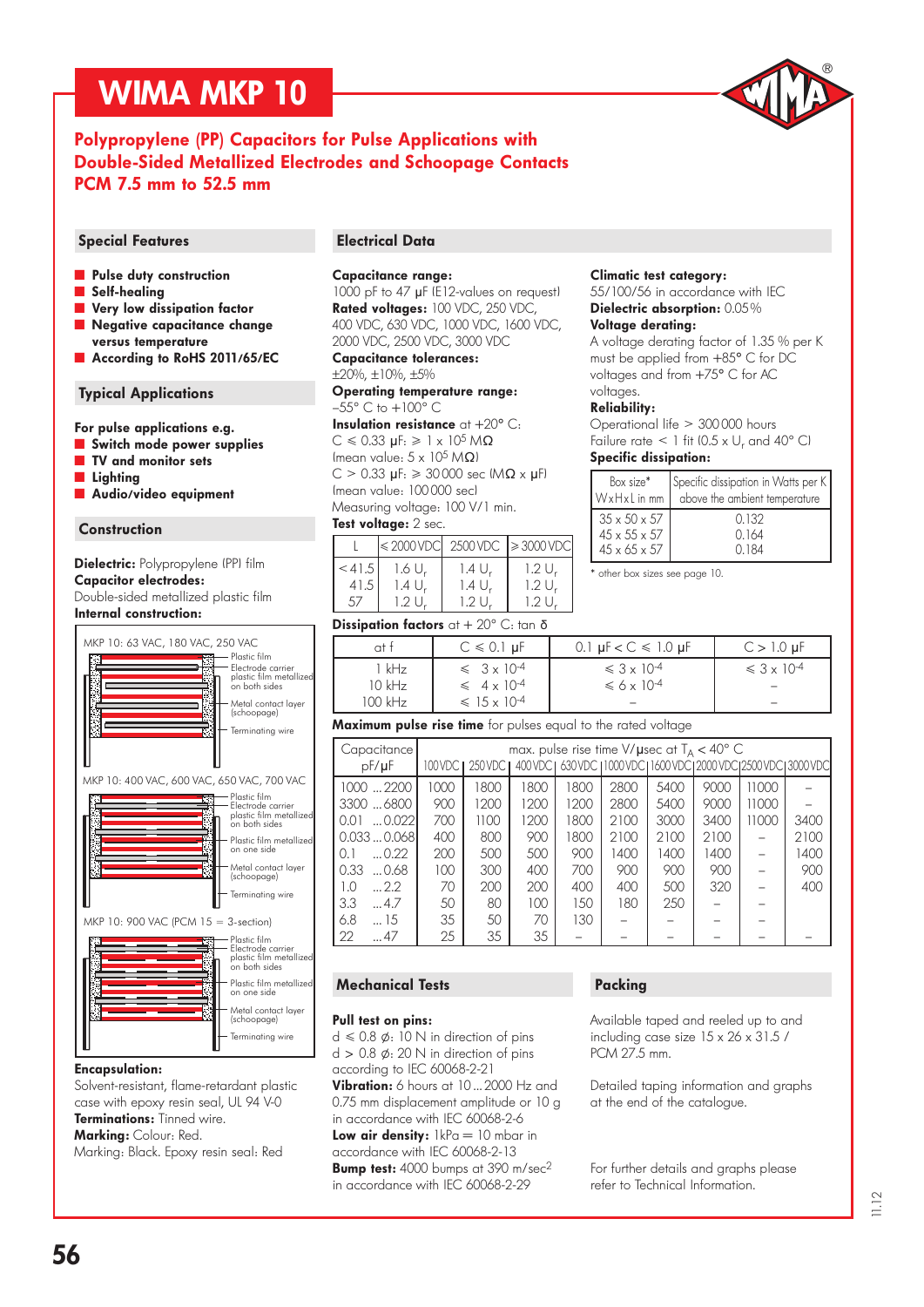

#### **Continuation**

## General Data

|                                                                       | 100 VDC/63 VAC*          |                 |                 |                 |                                                                    | 250 VDC/180 VAC*         |                         |                             |                 |                                                                       |
|-----------------------------------------------------------------------|--------------------------|-----------------|-----------------|-----------------|--------------------------------------------------------------------|--------------------------|-------------------------|-----------------------------|-----------------|-----------------------------------------------------------------------|
| Capacitance                                                           | W                        | H               | $\mathsf{L}$    | PCM**           | Part number                                                        | W                        | H                       | L                           | $ PCM^{**} $    | Part number                                                           |
|                                                                       |                          | $\overline{9}$  |                 |                 |                                                                    |                          | 9                       |                             |                 |                                                                       |
| 1000 pF                                                               | $\overline{4}$           |                 | 10              | 7.5             | MKP1D011002C                                                       | $\overline{4}$           |                         | 10                          | 7.5             | MKP1F011002C                                                          |
| $1500$ $\mu$                                                          | $\overline{4}$           | 9               | 10              | 7.5             | MKP1D011502C                                                       | 4                        | 9                       | 10                          | 7.5             | MKP1F011502C                                                          |
| $2200$ $\frac{1}{2}$                                                  | $\overline{4}$           | 9               | 10              | 7.5             | MKP1D012202C                                                       | 4                        | 9                       | 10                          | 7.5             | MKP1F012202C                                                          |
| 3300 "                                                                | $\overline{4}$           | 9               | 10              | 7.5             | MKP1D013302C                                                       | $\overline{4}$           | 9                       | 10                          | 7.5             | MKP1F013302C                                                          |
| 4700 "                                                                | $\overline{4}$           | 9               | 10              | 7.5             | MKP1D014702C                                                       | $\overline{4}$           | 9                       | 10                          | 7.5             | MKP1F014702C                                                          |
| 6800 "                                                                | $\overline{4}$           | 9               | 10              | 7.5             | MKP1D016802C                                                       | $\overline{4}$           | 9                       | 10                          | 7.5             | MKP1F016802C                                                          |
|                                                                       | $\overline{4}$           | $\overline{9}$  | $\overline{10}$ | 7.5             | MKP1D021002C                                                       | $\overline{4}$           | 9                       | 10                          | 7.5             | MKP1F021002C                                                          |
| $0.01$ $\mu$ F                                                        |                          |                 |                 |                 |                                                                    |                          |                         |                             |                 |                                                                       |
|                                                                       |                          |                 |                 |                 |                                                                    | $\overline{4}$           | 9                       | 13                          | 10 <sup>°</sup> | MKP1F021003C                                                          |
| 0.015                                                                 | $\overline{4}$           | 9               | 10              | 7.5             | MKP1D021502C______                                                 | $\overline{4}$           | 9                       | 10                          | 7.5             | MKP1F021502C                                                          |
|                                                                       |                          |                 |                 |                 |                                                                    | $\overline{\mathcal{A}}$ | 9                       | 13                          | 10 <sup>°</sup> | MKP1F021503C____                                                      |
| $0.022$ $_{\prime\prime}$                                             | $\overline{4}$           | 9               | 10              | 7.5             | MKP1D022202C______                                                 | $\overline{4}$           | 9                       | 10                          | 7.5             | MKP1F022202C                                                          |
|                                                                       |                          |                 |                 |                 |                                                                    | $\overline{4}$           | 9                       | 13                          | 10 <sup>°</sup> | MKP1F022203C____                                                      |
| $0.033$ $_{\prime\prime}$                                             | 5                        | 10.5            | 10.3            | 7.5             | MKP1D023302E                                                       | 5                        | 10.5                    | 10.3                        | 7.5             | MKP1F023302E____                                                      |
|                                                                       | $\overline{4}$           | 9               | 13              | 10 <sup>°</sup> | MKP1D023303C______                                                 | $\overline{4}$           | 9                       | 13                          | 10 <sup>°</sup> | MKP1F023303C______                                                    |
| 0.047                                                                 | 5                        | 10.5            | 10.3            | 7.5             | MKP1D024702E______                                                 | 5                        | 10.5                    | 10.3                        | 7.5             | $MKP1F024702E_{------}$                                               |
|                                                                       |                          |                 |                 |                 |                                                                    |                          |                         |                             |                 |                                                                       |
|                                                                       | $\overline{\mathcal{A}}$ | 9               | 13              | 10              | MKP1D024703C______                                                 | $\overline{4}$           | 9                       | 13                          | 10 <sup>°</sup> | $MKPIF024703C_{\_ \_ \_ \_ \_ \_ \_ \_ \_ \_ \_ \_ \_ \_ \_ \_ \_$    |
| $0.068$ $_{\prime\prime}$                                             | 5                        | $\mathbb{1}$    | 13              | 10 <sup>°</sup> | MKP1D026803F______                                                 | 5                        | 11                      | 13                          | 10              | MKP1F026803F                                                          |
|                                                                       |                          |                 |                 |                 |                                                                    | 5                        | 1                       | 18                          | 15              | MKP1F026804B                                                          |
| 0.1<br>$\overline{\mu}$ F                                             | 6                        | $\overline{12}$ | $\overline{13}$ | 10              | MKP1D031003G                                                       | $\overline{6}$           | $\overline{12}$         | $\overline{13}$             | 10              | MKP1F031003G                                                          |
|                                                                       |                          |                 |                 |                 |                                                                    | 5                        | $\vert \vert$           | 18                          | 15              | MKP1F031004B                                                          |
|                                                                       |                          |                 |                 | 15              | MKP1D031504C______                                                 |                          |                         |                             |                 |                                                                       |
| $0.15$ $_{\prime\prime}$                                              | 6                        | 12.5            | 18              |                 |                                                                    | 6                        | 12.5                    | 18                          | 15              | MKP1F031504C___                                                       |
|                                                                       |                          |                 |                 |                 |                                                                    | 6                        | 15                      | 26.5                        | 22.5            | MKP1F031505B                                                          |
| 0.22 <sub>''</sub>                                                    | 7                        | 14              | 18              | 15              | $MKP1D032204D_{------}$                                            | 7                        | 14                      | 18                          | 15              | MKP1F032204D______                                                    |
|                                                                       |                          |                 |                 |                 |                                                                    | 6                        | 15                      | 26.5                        | 22.5            | MKP1F032205B______                                                    |
| 0.33 <sub>n</sub>                                                     | 8                        | 15              | 18              | 15              | MKP1D033304F                                                       | 8                        | 15                      | 18                          | 15              | MKP1F033304F                                                          |
|                                                                       |                          |                 |                 |                 |                                                                    | 6                        | 15                      | 26.5                        | 22.5            | MKP1F033305B______                                                    |
| $0.47$ "                                                              | 9                        | 16              | 18              | 15              | $MKP1D034704J$ <sub>-----</sub>                                    | 9                        | 16                      | 18                          | 15              | MKP1F034704J                                                          |
|                                                                       | 7                        | 16.5            | 26.5            | 22.5            | MKP1D034705D______                                                 | $\overline{7}$           | 16.5                    | 26.5                        | 22.5            | MKP1F034705D______                                                    |
|                                                                       |                          |                 |                 |                 |                                                                    |                          |                         |                             |                 |                                                                       |
| $0.68$ "                                                              | 8.5                      | 18.5            | 26.5            | 22.5            | MKP1D036805F______                                                 | 8.5                      | 18.5                    | 26.5                        | 22.5            | MKP1F036805F                                                          |
|                                                                       |                          |                 |                 |                 |                                                                    | 9                        | 19                      | 31.5                        | 27.5            | MKP1F036806A                                                          |
| 1.0<br>$\mu$ F                                                        | 10.5                     | 19              | 26.5            | 22.5            | MKP1D041005G______                                                 | $\overline{  }$          | 21                      | 26.5                        | 22.5            | MKP1F0410051                                                          |
|                                                                       |                          |                 |                 |                 |                                                                    | $\overline{11}$          | 21                      | 31.5                        | 27.5            | $MKPIF041006B_{\_ \_ \_ \_ \_ \_ \_ \_ \_ \_ \_ \_ \_ \_ \_ \_ \_ \_$ |
| 1.5<br>$\mathbf{u}$                                                   | $\overline{\mathcal{H}}$ | 21              | 31.5            | 27.5            | MKP1D041506B                                                       | 13                       | 24                      | 31.5                        | 27.5            | MKP1F041506D                                                          |
|                                                                       |                          |                 |                 |                 |                                                                    | 13                       | 24                      | 41.5                        | 37.5            | MKP1F041507C____                                                      |
| 2.2                                                                   | 13                       | 24              | 31.5            | 27.5            | $MKP1D042206D_{------}$                                            | 15                       | 26                      | 31.5                        | 27.5            | MKP1F042206F______                                                    |
|                                                                       |                          |                 |                 |                 |                                                                    |                          |                         |                             |                 |                                                                       |
|                                                                       |                          |                 |                 |                 |                                                                    | 13                       | 24                      | 41.5                        | 37.5            | MKP1F042207C____                                                      |
| 3.3                                                                   | 17                       | 29              | 31.5            | 27.5            | MKP1D043306G______                                                 | 17                       | 34.5                    | 31.5                        | 27.5            | $MKPIF043306I_{------}$                                               |
|                                                                       |                          |                 |                 |                 |                                                                    | 17                       | 29                      | 41.5                        | 37.5            | $MKPIF043307E_{\_ \_ \_ \_ \_ \_ \_ \_ \_ \_ \_ \_ \_ \_ \_ \_ \_$    |
| 4.7                                                                   | 20                       | 39.5            | 31.5            | 27.5            | MKP1D044706.J                                                      | 20                       | 39.5                    | 31.5                        | 27.5            | $MKPIF044706J$ <sub>_____</sub> _                                     |
|                                                                       | 17                       | 29              | 41.5            | 37.5            | MKP1D044707E______                                                 | 19                       | 32                      | 41.5                        | 37.5            | $MKPIF044707F_{------}$                                               |
| 6.8                                                                   | 19                       | 32              | 41.5            | 37.5            | MKP1D046807F                                                       | 20                       | 39.5                    | 41.5                        | 37.5            | MKP1F046807G                                                          |
| 10<br>$\mu$ F                                                         | 20                       | 39.5            | 41.5            | 37.5            | MKP1D051007G                                                       | $\overline{24}$          | 45.5                    | 41.5                        | 37.5            | MKP1F051007H                                                          |
|                                                                       |                          |                 |                 |                 |                                                                    |                          |                         |                             |                 |                                                                       |
| 15                                                                    | $24\,$                   | 45.5            | 41.5            | 37.5            | $MKP1D051507H_{\_\_\_\_\_\_\_\_\_\_\_\_\_\_\_\_\_$                 | 35                       | 50                      | 41.5                        | 37.5            | MKP1F051507J____                                                      |
|                                                                       | 31                       | 46              | 41.5            | 37.5            | $MKP1D051507I_{\_ \_ \_ \_ \_ \_ \_ \_ \_ \_ \_ \_ \_ \_ \_ \_ \_$ | 35                       | 50                      | 57                          | 52.5            | $MKPIF051509F_{\_ \_ \_ \_ \_ \_ \_ \_ \_ \_ \_ \_ \_ \_ \_ \_ \_$    |
| 22                                                                    | 35                       | 50              | 41.5            | 37.5            | $MKP1D052207J_{----}$                                              | 35                       | 50                      | 57                          | 52.5            | MKP1F052209F______                                                    |
| 33                                                                    | 40                       | 55              | 41.5            | 37.5            | MKP1D053307K______                                                 | 45                       | 65                      | 57                          | 52.5            | $MKPIF053309J_{\_ \_ \_ \_ \_ \_ \_ \_ \_ \_ \_ \_ \_ \_$             |
|                                                                       |                          |                 |                 |                 |                                                                    |                          |                         |                             |                 |                                                                       |
|                                                                       | 35                       | 50              | 57              | 52.5            | MKP1D053309F______                                                 |                          |                         |                             |                 |                                                                       |
| 47                                                                    | 45                       | 65              | 57              | 52.5            | MKP1D054709J______                                                 |                          |                         |                             |                 |                                                                       |
|                                                                       |                          |                 |                 |                 |                                                                    |                          |                         |                             |                 |                                                                       |
|                                                                       |                          |                 |                 |                 |                                                                    |                          |                         |                             |                 |                                                                       |
| * AC voltage: $f \le 1000$ Hz; 1.4 x U <sub>rms</sub> + UDC $\le U_r$ |                          |                 |                 |                 |                                                                    |                          | Part number completion: |                             |                 |                                                                       |
| New values                                                            |                          |                 |                 |                 |                                                                    |                          |                         | Version code: $2$ -pin = 00 |                 |                                                                       |
|                                                                       |                          |                 |                 |                 |                                                                    |                          |                         |                             |                 |                                                                       |
| ** PCM = Printed circuit module = pin spacing                         |                          |                 |                 |                 |                                                                    |                          |                         | 4-pin                       | $= D4$          |                                                                       |
|                                                                       |                          |                 |                 |                 |                                                                    | Tolerance:               |                         | 20 %                        | $=M$            |                                                                       |
| Dims. in mm.                                                          |                          |                 |                 |                 |                                                                    |                          |                         | 10 %                        | $=$ K           |                                                                       |
|                                                                       |                          |                 |                 |                 |                                                                    |                          |                         | 5 %                         | $=$ $\sqrt{ }$  |                                                                       |
| lonisation inception level in isolated cases may                      |                          |                 |                 |                 |                                                                    | Packing:                 |                         | bulk                        | $=$ S           |                                                                       |
|                                                                       |                          |                 |                 |                 |                                                                    | Pin length:              |                         | $6 - 2$                     | $=$ SD          |                                                                       |
| be lower than admissible rated AC voltage.                            |                          |                 |                 |                 |                                                                    |                          |                         |                             |                 |                                                                       |
| Rights reserved to amend design data without prior notification.      |                          |                 |                 |                 |                                                                    |                          |                         | Taped version see page 148. |                 |                                                                       |
|                                                                       |                          |                 |                 |                 |                                                                    |                          |                         |                             |                 |                                                                       |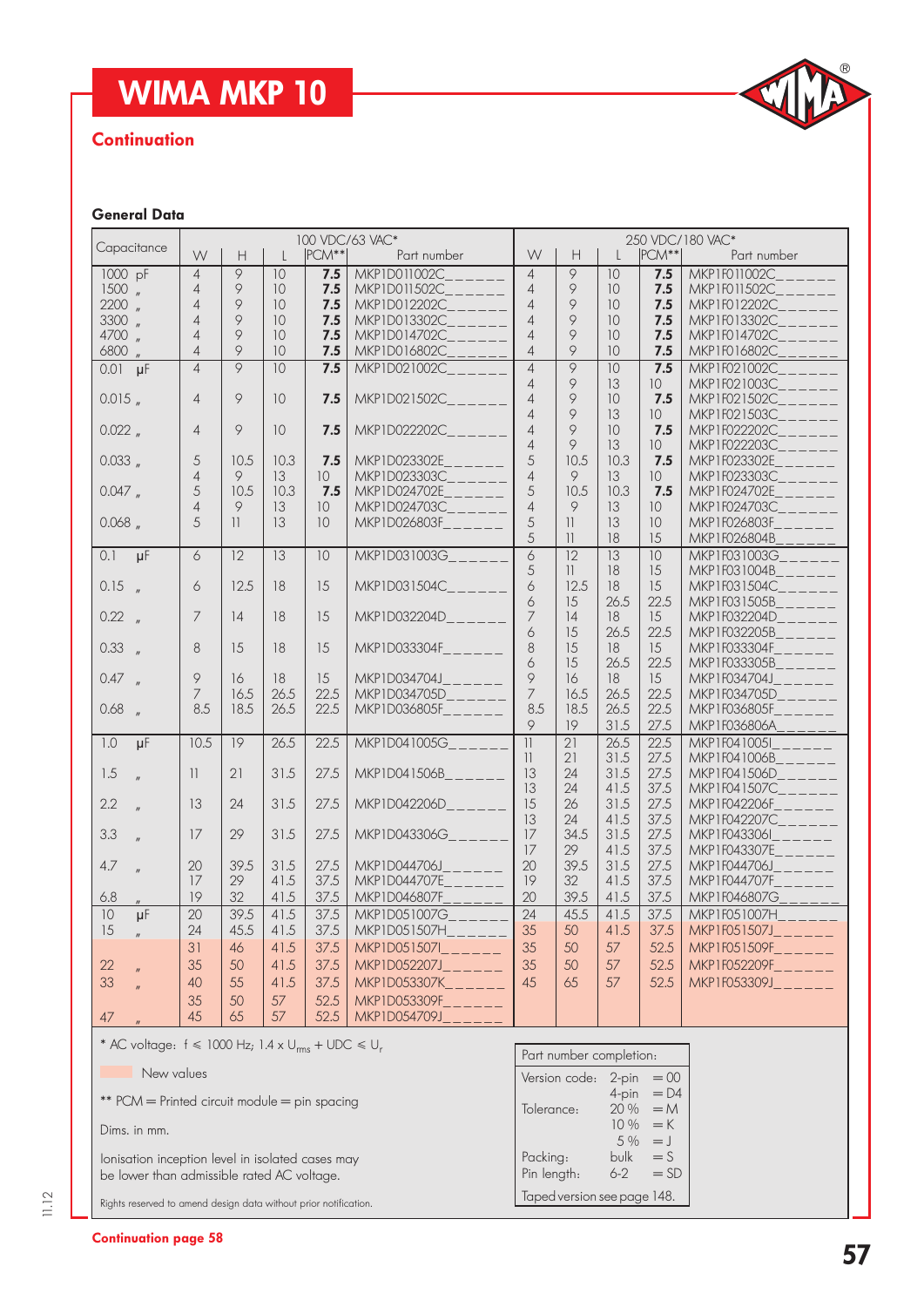

#### **Continuation**

#### General Data

|                                        |                |                                                      |                 |                 | 400 VDC/250 VAC*    | 630 VDC/400 VAC* |                                                                                                       |                 |                 |                                                              |
|----------------------------------------|----------------|------------------------------------------------------|-----------------|-----------------|---------------------|------------------|-------------------------------------------------------------------------------------------------------|-----------------|-----------------|--------------------------------------------------------------|
| Capacitance                            | W              | $\mathsf{H}% _{0}\left( \mathcal{M}_{0}\right) ^{T}$ | $\perp$         | $ PCM** $       | Part number         | W                | $\mathsf{H}% _{0}\left( \mathcal{M}_{0}\right) ^{T}=\mathsf{H}_{0}\left( \mathcal{M}_{0}\right) ^{T}$ | L               | $ PCM** $       | Part number                                                  |
| 1000 pF                                | $\overline{4}$ | 9                                                    | 10              | 7.5             | <b>MKP1G011002C</b> | $\overline{4}$   | 9                                                                                                     | $\overline{10}$ | $7.5*$          | <b>MKP1J011002C</b>                                          |
| $1500$ $\frac{1}{10}$                  | $\overline{4}$ | 9                                                    | 10              | 7.5             | MKP1G011502C        | $\overline{4}$   | 9                                                                                                     | 10              | $7.5*$          | MKP1J011502C                                                 |
| $2200$ $\frac{1}{10}$                  | $\overline{4}$ | 9                                                    | 10              | 7.5             | MKP1G012202C        | $\overline{4}$   | 9                                                                                                     | 10              | $7.5*$          | MKP1J012202C                                                 |
| 3300 "                                 | $\overline{4}$ | 9                                                    | 10              | 7.5             | MKP1G013302C        | $\overline{4}$   | 9                                                                                                     | 10              | $7.5*$          | MKP1J013302C                                                 |
| 4700 "                                 | $\overline{4}$ | 9                                                    | 10              | 7.5             | MKP1G014702C        | $\overline{4}$   | 9                                                                                                     | 10              | $7.5*$          | MKP1J014702C                                                 |
| 6800 "                                 | $\overline{4}$ | 9                                                    | 10              | 7.5             | MKP1G016802C___     | $\overline{4}$   | 9                                                                                                     | 10              | $7.5*$          | MKP1J016802C                                                 |
|                                        |                |                                                      |                 |                 |                     | $\overline{4}$   | 9                                                                                                     | 13              | 10 <sup>°</sup> | MKP1J016803C                                                 |
| $0.01 \text{ µF}$                      | $\overline{4}$ | $\overline{9}$                                       | 10              | 7.5             | MKP1G021002C        | $\overline{5}$   | 10.5                                                                                                  | 10.3            | $7.5*$          | MKP1J021002E                                                 |
|                                        | $\overline{4}$ | 9                                                    | 13              | $10-10$         | MKP1G021003C        | $\overline{4}$   | 9                                                                                                     | 13              | 10 <sup>°</sup> | MKP1J021003C______                                           |
| 0.015                                  | 5              | 10.5                                                 | 10.3            | 7.5             | MKP1G021502E        | 5                | 11                                                                                                    | 13              | 10              | MKP1J021503F____                                             |
|                                        | $\overline{4}$ | 9                                                    | 13              | 10 <sup>°</sup> | MKP1G021503C        | 5                | 11                                                                                                    | 18              | 15              | $MKP1J021504B$ <sub>______</sub>                             |
| 0.022                                  | 5              | 10.5                                                 | 10.3            | 7.5             | MKP1G022202E        | 5                | 11                                                                                                    | 13              | 10              | MKP1J022203F____<br>$-$                                      |
|                                        | $\overline{4}$ | 9                                                    | 13              | 10 <sup>°</sup> | MKP1G022203C        | 5                | 11                                                                                                    | 18              | 15              | MKP1J022204B                                                 |
| $0.033$ $_{\prime\prime}$              | 5.7            | 12.5                                                 | 10.3            | 7.5             | MKP1G023302F        | 6                | 12                                                                                                    | 13              | 10              | MKP1J023303G                                                 |
|                                        | 5              | 11                                                   | 13              | 10 <sup>°</sup> | MKP1G023303F        | 5                | 11                                                                                                    | 18              | 15              | MKP1J023304B______                                           |
| 0.047                                  | 6              | 12                                                   | 13              | 10 <sup>°</sup> | MKP1G024703G        | $\acute{\circ}$  | 12.5                                                                                                  | 18              | 15              | MKP1J024704C____                                             |
|                                        | 5              | $\vert \vert$                                        | 18              | 15              | MKP1G024704B        | 6                | 15                                                                                                    | 26.5            | 22.5            | MKP1J024705B                                                 |
| 0.068                                  | 6              | 12.5                                                 | 18              | 15              | MKP1G026804C        | $\overline{7}$   | 14                                                                                                    | 18              | 15              | MKP1J026804D___                                              |
|                                        | 6              | 15                                                   | 26.5            | 22.5            | MKP1G026805B        | 6                | 15                                                                                                    | 26.5            | 22.5            | MKP1J026805B                                                 |
| 0.1<br>$\overline{\mu}$ F              | $\overline{7}$ | $\overline{14}$                                      | $\overline{18}$ | $\overline{15}$ | MKP1G031004D        | $\overline{9}$   | $\overline{16}$                                                                                       | $\overline{18}$ | $\overline{15}$ | MKP1J031004J                                                 |
|                                        | 6              | 15                                                   | 26.5            | 22.5            | MKP1G031005B        | $\overline{7}$   | 16.5                                                                                                  | 26.5            | 22.5            | MKP1J031005D____                                             |
| $0.15$ "                               | 8              | 15                                                   | 18              | 15              | MKP1G031504F        | 8.5              | 18.5                                                                                                  | 26.5            | 22.5            | $MKP1J031505F_{\_---\_---}$                                  |
|                                        | 6              | 15                                                   | 26.5            | 22.5            | MKP1G031505B        | 9                | 19                                                                                                    | 31.5            | 27.5            | $MKP1J031506A_{\_ \_ \_ \_ \_ \_ \_ \_ \_ \_ \_ \_ \_ \_ \_$ |
| 0.22 n                                 | 9              | 16                                                   | 18              | 15              | MKP1G032204J_       | 8.5              | 18.5                                                                                                  | 26.5            | 22.5            | $MKP1J032205F_{\_---\_---}$                                  |
|                                        | $\overline{7}$ | 16.5                                                 | 26.5            | 22.5            | MKP1G032205D        | 9                | 19                                                                                                    | 31.5            | 27.5            | MKP1J032206A____                                             |
| $0.33$ $_{\prime\prime}$               | 8.5            | 18.5                                                 | 26.5            | 22.5            | MKP1G033305F        | 11               | 21                                                                                                    | 26.5            | 22.5            | $MKP1J033305I_{------}$                                      |
|                                        | 9              | 19                                                   | 31.5            | 27.5            | MKP1G033306A___     | 11               | 21                                                                                                    | 31.5            | 27.5            | MKP1J033306B____<br>$\overline{a}$                           |
| 0.47                                   | 10.5           | 19                                                   | 26.5            | 22.5            | MKP1G034705G___     | 11               | 21                                                                                                    | 31.5            | 27.5            | $MKP1J034706B_{------}$                                      |
|                                        | 9              | 19                                                   | 31.5            | 27.5            | MKP1G034706A        |                  |                                                                                                       |                 |                 |                                                              |
| $0.68$ $\frac{1}{2}$                   | $\mathbf{1}$   | 21                                                   | 26.5            | 22.5            | MKP1G036805I        | 15               | 26                                                                                                    | 31.5            | 27.5            | MKP1J036806F                                                 |
|                                        | 11             | 21                                                   | 31.5            | 27.5            | MKP1G036806B        | 13               | 24                                                                                                    | 41.5            | 37.5            | MKP1J036807C                                                 |
| $\overline{1.0}$<br>$\overline{\mu}$ F | 13             | 24                                                   | 31.5            | 27.5            | MKP1G041006D        | $\overline{17}$  | $\overline{29}$                                                                                       | 31.5            | 27.5            | MKP1J041006G______                                           |
|                                        | 13             | 24                                                   | 41.5            | 37.5            | MKP1G041007C        | 15               | 26                                                                                                    | 41.5            | 37.5            | MKP1J041007D______                                           |
| 1.5<br>$\mathbf{u}$                    | 17             | 29                                                   | 31.5            | 27.5            | MKP1G041506G        | 20               | 39.5                                                                                                  | 31.5            | 27.5            | $MKP1J041506J$ <sub>-----</sub>                              |
|                                        | 13             | 24                                                   | 41.5            | 37.5            | MKP1G041507C____    | 19               | 32                                                                                                    | 41.5            | 37.5            | MKP1J041507F______                                           |
| 2.2<br>$\mathbf{u}$                    | 20             | 39.5                                                 | 31.5            | 27.5            | MKP1G042206J        | 20               | 39.5                                                                                                  | 41.5            | 37.5            | MKP1J042207G______                                           |
|                                        | 17             | 29                                                   | 41.5            | 37.5            | MKP1G042207E____    |                  |                                                                                                       |                 |                 |                                                              |
| 3.3                                    | 20             | 39.5                                                 | 41.5            | 37.5            | MKP1G043307G_____   | 24               | 45.5                                                                                                  | 41.5            | 37.5            | MKP1J043307H______                                           |
| 4.7                                    | 20             | 39.5                                                 | 41.5            | 37.5            | MKP1G044707G_____   | 35               | 50                                                                                                    | 41.5            | 37.5            | MKP1J044707J______                                           |
| 6.8                                    | 24             | 45.5                                                 | 41.5            | 37.5            | MKP1G046807H_____   | 40               | 55                                                                                                    | 41.5            | 37.5            | $MKP1J046807K_{------}$                                      |
|                                        |                |                                                      |                 |                 |                     | 35               | 50                                                                                                    | 57              | 52.5            | $MKP1J046809F_{_________111121}$                             |
| 10<br>uF                               | 35             | 50                                                   | 41.5            | 37.5            | MKP1G051007J______  | 45               | 55                                                                                                    | 57              | 52.5            | MKP1J051009H                                                 |
|                                        | 35             | 50                                                   | 57              | 52.5            | MKP1G051009F______  |                  |                                                                                                       |                 |                 |                                                              |
| 15                                     | 40             | 55                                                   | 41.5            | 37.5            | MKP1G051507K______  |                  |                                                                                                       |                 |                 |                                                              |
|                                        |                |                                                      |                 |                 |                     |                  |                                                                                                       |                 |                 |                                                              |
|                                        | 35             | 50                                                   | 57              | 52.5            | MKP1G051509F______  |                  |                                                                                                       |                 |                 |                                                              |
| 22                                     | 45             | 65                                                   | 57              | 52.5            | MKP1G052209J        |                  |                                                                                                       |                 |                 |                                                              |

\* AC voltage:  $f \le 1000$  Hz;  $1.4 \times U_{rms} + \text{UDC} \le U_r$ 

New values

\*\* PCM = Printed circuit module = pin spacing

\* Admissible AC voltage 280 VAC mam..

Dims. in mm.

Ionisation inception level in isolated cases may be lower than admissible rated AC voltage.

Rights reserved to amend design data without prior notification.

| Part number completion:     |        |                    |  |  |  |  |  |  |
|-----------------------------|--------|--------------------|--|--|--|--|--|--|
| Version code:               | 2-pin  | $= 00$             |  |  |  |  |  |  |
|                             | 4-pin  | $= D4$             |  |  |  |  |  |  |
| Tolerance:                  | 20%    | $=M$               |  |  |  |  |  |  |
|                             | 10%    | $=$ K              |  |  |  |  |  |  |
|                             | $.5\%$ | $=$ $\overline{ }$ |  |  |  |  |  |  |
| Packing:                    | bulk   | $=$ S              |  |  |  |  |  |  |
| Pin length:                 | $6-2$  | $=$ SD             |  |  |  |  |  |  |
| Taped version see page 148. |        |                    |  |  |  |  |  |  |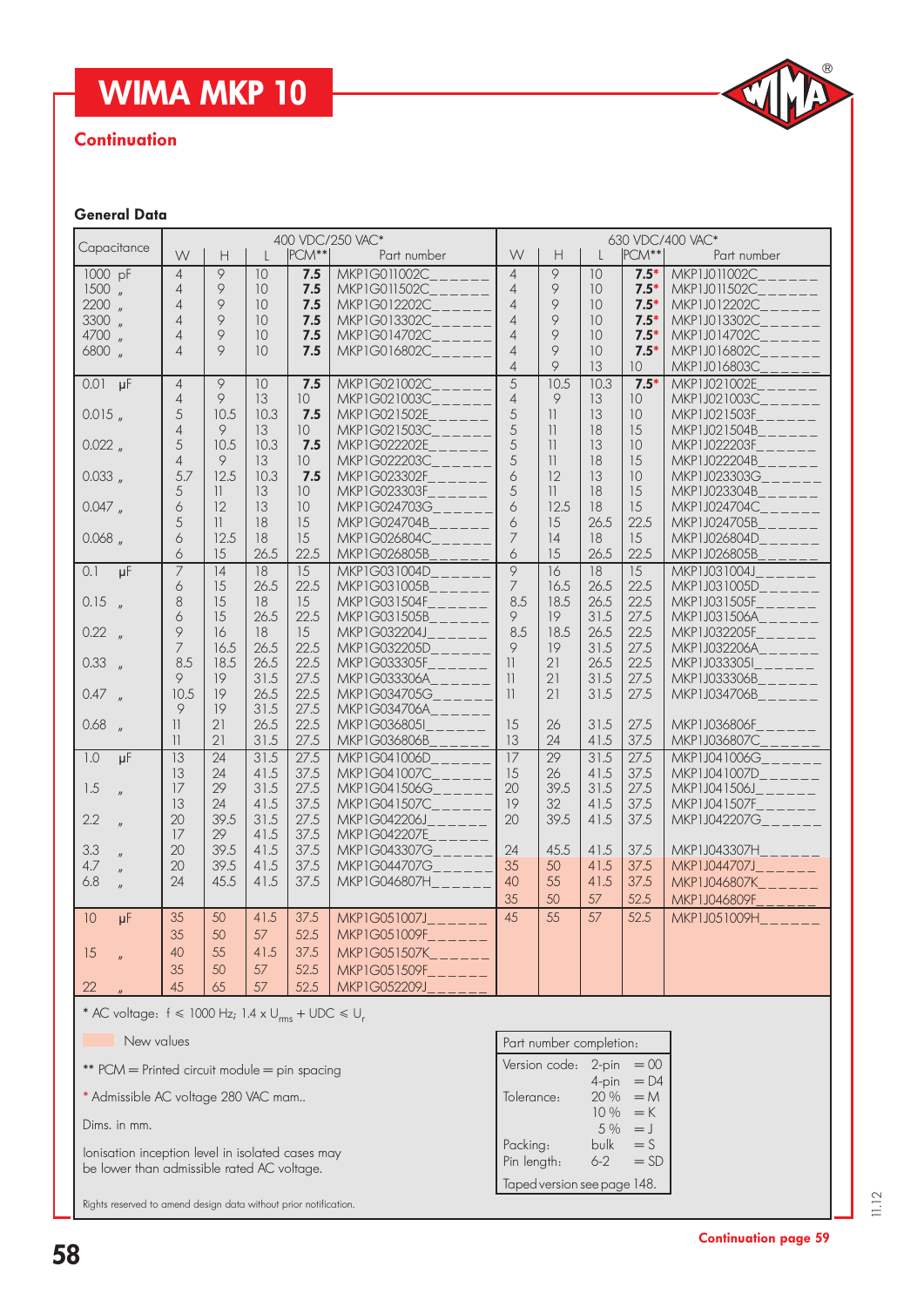

#### **Continuation**

#### General Data

| Capacitance                                                       |                         |                                                             |              |                 | 1000 VDC/600 VAC*                                                                                                                                                                                                                                                                                                                                                                                                                     | 1600 VDC/650 VAC* |                                                             |              |                 |                                                      |
|-------------------------------------------------------------------|-------------------------|-------------------------------------------------------------|--------------|-----------------|---------------------------------------------------------------------------------------------------------------------------------------------------------------------------------------------------------------------------------------------------------------------------------------------------------------------------------------------------------------------------------------------------------------------------------------|-------------------|-------------------------------------------------------------|--------------|-----------------|------------------------------------------------------|
|                                                                   | W                       | $\mathsf{H}% _{\mathbb{R}}^{1}\left( \mathbb{R}^{2}\right)$ |              | PCM**           | Part number                                                                                                                                                                                                                                                                                                                                                                                                                           | W                 | $\mathsf{H}% _{\mathbb{R}}^{1}\left( \mathbb{R}^{2}\right)$ | $\mathbf{I}$ | PCM**           | Part number                                          |
| 1000 pF                                                           | $\overline{4}$          | 9                                                           | 10           | 7.5             | <b>MKP10111002C</b>                                                                                                                                                                                                                                                                                                                                                                                                                   | $\overline{4}$    | 9                                                           | 13           | 10              | <b>MKP1T011003C</b>                                  |
|                                                                   | $\overline{4}$          | 9                                                           | 13           | 10 <sup>°</sup> | MKP10111003C                                                                                                                                                                                                                                                                                                                                                                                                                          |                   |                                                             |              |                 |                                                      |
| 1500,                                                             | $\overline{4}$          | 9                                                           | 10           | 7.5             | MKP10111502C                                                                                                                                                                                                                                                                                                                                                                                                                          | $\overline{4}$    | 9                                                           | 13           | 10              | $MKP1T011503C_{------}$                              |
|                                                                   | $\overline{4}$          | 9                                                           | 13           | 10 <sup>°</sup> | MKP10111503C                                                                                                                                                                                                                                                                                                                                                                                                                          |                   |                                                             |              |                 |                                                      |
| $2200$ $\frac{1}{2}$                                              | $\overline{4}$          | 9                                                           | 10           | 7.5             | MKP10112202C___                                                                                                                                                                                                                                                                                                                                                                                                                       | $\overline{4}$    | $\circ$                                                     | 13           | 10              | MKP1T012203C                                         |
|                                                                   | $\overline{4}$          | 9                                                           | 13           | 10 <sup>°</sup> | MKP10112203C                                                                                                                                                                                                                                                                                                                                                                                                                          |                   |                                                             |              |                 |                                                      |
| $3300$ $\frac{1}{2}$                                              | $\overline{4}$          | 9                                                           | 10           | 7.5             | MKP10113302C                                                                                                                                                                                                                                                                                                                                                                                                                          | $\overline{4}$    | $\circ$                                                     | 13           | 10              | MKP1T013303C______                                   |
|                                                                   | $\overline{4}$          | 9                                                           | 13           | 10 <sup>°</sup> | MKP10113303C_                                                                                                                                                                                                                                                                                                                                                                                                                         |                   |                                                             |              |                 |                                                      |
| 4700 "                                                            | 4.5                     | 9.5                                                         | 10.3         | 7.5             | MKP10114702D                                                                                                                                                                                                                                                                                                                                                                                                                          | 5                 | 11                                                          | 13           | 10              | MKP1T014703F______                                   |
|                                                                   | $\overline{4}$          | 9                                                           | 13           | 10 <sup>°</sup> | <b>MKP10114703C</b>                                                                                                                                                                                                                                                                                                                                                                                                                   |                   |                                                             |              |                 |                                                      |
| 6800 "                                                            | 5.7                     | 12.5                                                        | 10.3         | 7.5             | MKP10116802F                                                                                                                                                                                                                                                                                                                                                                                                                          | 6                 | 12                                                          | 13           | 10              | MKP1T016803G______                                   |
|                                                                   | 5                       | $\mathbf{1}$                                                | 13           | 10              | MKP10116803F                                                                                                                                                                                                                                                                                                                                                                                                                          | 5                 | 11                                                          | 18           | 15              | MKP1T016804B                                         |
| $0.01 \text{ µF}$                                                 | $\overline{5}$          | 11                                                          | 13           | 10              | <b>MKP10121003F</b>                                                                                                                                                                                                                                                                                                                                                                                                                   | $\overline{5}$    | 11                                                          | 18           | $\overline{15}$ | MKP1T021004B                                         |
|                                                                   | 5                       | $\vert \vert$                                               | 18           | 15              | MKP10121004B                                                                                                                                                                                                                                                                                                                                                                                                                          |                   |                                                             |              |                 |                                                      |
| 0.015                                                             | 6                       | 12                                                          | 13           | 10              | MKP10121503G                                                                                                                                                                                                                                                                                                                                                                                                                          | 6                 | 12.5                                                        | 18           | 15              | MKP1T021504C                                         |
|                                                                   | 5                       | $\mathbb{1}$                                                | 18           | 15              | MKP10121504B                                                                                                                                                                                                                                                                                                                                                                                                                          | 6                 | 15                                                          | 26.5         | 22.5            | MKP1T021505B<br><u> 22222</u>                        |
| 0.022                                                             | 6                       | 12.5                                                        | 18           | 15              | MKP10122204C                                                                                                                                                                                                                                                                                                                                                                                                                          | $\overline{7}$    | 14                                                          | 18           | 15              | MKP1T022204D______                                   |
|                                                                   | 6                       | 15                                                          | 26.5         | 22.5            | MKP1O122205B                                                                                                                                                                                                                                                                                                                                                                                                                          | 6                 | 15                                                          | 26.5         | 22.5            | $MKP1T022205B$ <sub>_____</sub> __                   |
| $0.033$ $_{\prime\prime}$                                         | 7                       | 14                                                          | 18           | 15              | MKP1O123304D                                                                                                                                                                                                                                                                                                                                                                                                                          | 8                 | 15                                                          | 18           | 15              | MKP1T023304F_____                                    |
|                                                                   | 6                       | 15                                                          | 26.5         | 22.5            | MKP10123305B                                                                                                                                                                                                                                                                                                                                                                                                                          | 6                 | 15                                                          | 26.5         | 22.5            | MKP1T023305B                                         |
| 0.047                                                             | 8                       | 15                                                          | 18           | 15              | MKP10124704F______                                                                                                                                                                                                                                                                                                                                                                                                                    | $\overline{7}$    | 16.5                                                        | 26.5         | 22.5            | MKP1T024705D____                                     |
|                                                                   | 6                       | 15                                                          | 26.5         | 22.5            | MKP1O124705B                                                                                                                                                                                                                                                                                                                                                                                                                          | 9                 | 19                                                          | 31.5         | 27.5            | MKP1T024706A                                         |
| 0.068                                                             | 7                       | 16.5                                                        | 26.5         | 22.5            | MKP1O126805D                                                                                                                                                                                                                                                                                                                                                                                                                          | 10.5              | 19                                                          | 26.5         | 22.5            | MKP1T026805G                                         |
|                                                                   |                         |                                                             |              |                 |                                                                                                                                                                                                                                                                                                                                                                                                                                       | 9                 | 19                                                          | 31.5         | 27.5            | MKP1T026806A                                         |
| $\overline{0.1}$<br>$\overline{\mu}$ F                            | 8.5                     | 18.5                                                        | 26.5         | 22.5            | <b>MKP10131005F</b>                                                                                                                                                                                                                                                                                                                                                                                                                   | 11                | $\overline{21}$                                             | 26.5         | 22.5            | MKP1T0310051                                         |
|                                                                   | $\mathbf{1}$            | 21                                                          | 31.5         | 27.5            | $MKP1O131006B$ <sub>_____</sub> _                                                                                                                                                                                                                                                                                                                                                                                                     | $\mathbf{1}$      | 21                                                          | 31.5         | 27.5            | $MKP1T031006B_{\_\_\_\_\_\_\_\_\_\_\_\_\_\_\_\_\_\_$ |
| 0.15                                                              | 11                      | 21                                                          | 26.5         | 22.5            | MKP101315051<br>$\frac{1}{1-\frac{1}{1-\frac{1}{1-\frac{1}{1-\frac{1}{1-\frac{1}{1-\frac{1}{1-\frac{1}{1-\frac{1}{1-\frac{1}{1-\frac{1}{1-\frac{1}{1-\frac{1}{1-\frac{1}{1-\frac{1}{1-\frac{1}{1-\frac{1}{1-\frac{1}{1-\frac{1}{1-\frac{1}{1-\frac{1}{1-\frac{1}{1-\frac{1}{1-\frac{1}{1-\frac{1}{1-\frac{1}{1-\frac{1}{1-\frac{1}{1-\frac{1}{1-\frac{1}{1-\frac{1}{1-\frac{1}{1-\frac{1}{1-\frac{1}{1-\frac{1}{1-\frac{1}{1-\frac{1$ | 13                | 24                                                          | 31.5         | 27.5            | $MKP1T031506D_{------}$                              |
|                                                                   | $\overline{\mathbf{1}}$ | 21                                                          | 31.5         | 27.5            | $MKP1O131506B$ <sub>_____</sub> __                                                                                                                                                                                                                                                                                                                                                                                                    |                   |                                                             |              |                 |                                                      |
| 0.22 <sub>''</sub>                                                | 11                      | 21                                                          | 31.5         | 27.5            | MKP10132206B                                                                                                                                                                                                                                                                                                                                                                                                                          | 15                | 26                                                          | 31.5         | 27.5            | MKP1T032206F                                         |
|                                                                   |                         |                                                             |              |                 |                                                                                                                                                                                                                                                                                                                                                                                                                                       | 13                | 24                                                          | 41.5         | 37.5            | MKP1T032207C______                                   |
| 0.33 <sub>''</sub>                                                | 15                      | 26                                                          | 31.5         | 27.5            | MKP10133306F                                                                                                                                                                                                                                                                                                                                                                                                                          | 17                | 34.5                                                        | 31.5         | 27.5            |                                                      |
|                                                                   | 13                      | 24                                                          | 41.5         | 37.5            | MKP10133307C                                                                                                                                                                                                                                                                                                                                                                                                                          | 17                | 29                                                          | 41.5         | 37.5            | $MKP1T033307E_{\_---\_---}$                          |
| 0.47 n                                                            | 17                      | 29                                                          | 31.5         | 27.5            | MKP10134706G                                                                                                                                                                                                                                                                                                                                                                                                                          | 20                | 39.5                                                        | 31.5         | 27.5            | MKP1T034706J______                                   |
|                                                                   | 13                      | 24                                                          | 41.5<br>31.5 | 37.5            | MKP10134707C______                                                                                                                                                                                                                                                                                                                                                                                                                    | 19                | 32                                                          | 41.5         | 37.5            | MKP1T034707F______                                   |
| $0.68$ "                                                          | 20                      | 39.5                                                        |              | 27.5            | MKP10136806J                                                                                                                                                                                                                                                                                                                                                                                                                          | 20                | 39.5                                                        | 41.5         | 37.5            | MKP1T036807G______                                   |
|                                                                   | 17                      | 29                                                          | 41.5         | 37.5            | MKP10136807E                                                                                                                                                                                                                                                                                                                                                                                                                          |                   |                                                             |              |                 |                                                      |
| $\overline{1.0}$<br>$\overline{\mu}$ F                            | $\overline{20}$         | 39.5                                                        | 41.5         | 37.5            | MKP10141007G                                                                                                                                                                                                                                                                                                                                                                                                                          | $\overline{24}$   | 45.5                                                        | 41.5         | 37.5            | $MKP1T041007H$ <sub>______</sub>                     |
| 1.5                                                               | 24                      | 45.5                                                        | 41.5         | 37.5            | $MKP1O141507H$ <sub>______</sub>                                                                                                                                                                                                                                                                                                                                                                                                      | 31                | 46                                                          | 41.5         | 37.5            | MKP1T0415071______                                   |
| 2.2                                                               | 31                      | 46                                                          | 41.5         | 37.5            | MKP101422071______                                                                                                                                                                                                                                                                                                                                                                                                                    | 40                | 55                                                          | 41.5         | 37.5            | MKP1T042207K______                                   |
|                                                                   |                         |                                                             |              |                 |                                                                                                                                                                                                                                                                                                                                                                                                                                       | 35                | 50                                                          | 57           | 52.5            | MKP1T042209F______                                   |
| 3.3                                                               | 40                      | 55                                                          | 41.5         | 37.5            | $MKP1O143307K_{\_---\_---}$                                                                                                                                                                                                                                                                                                                                                                                                           | 45                | 65                                                          | 57           | 52.5            | MKP1T043309J______                                   |
|                                                                   | 35                      | 50                                                          | 57           | 52.5            | MKP10143309F______                                                                                                                                                                                                                                                                                                                                                                                                                    |                   |                                                             |              |                 |                                                      |
| 4.7                                                               | 45                      | 55                                                          | 57           | 52.5            | MKP10144709H                                                                                                                                                                                                                                                                                                                                                                                                                          |                   |                                                             |              |                 |                                                      |
| * AC voltage: $f \le 1000$ Hz; $1.4 \times U_{rms} + UDC \le U_r$ |                         |                                                             |              |                 |                                                                                                                                                                                                                                                                                                                                                                                                                                       |                   |                                                             |              |                 |                                                      |
|                                                                   |                         |                                                             |              |                 |                                                                                                                                                                                                                                                                                                                                                                                                                                       |                   |                                                             |              |                 |                                                      |

| New values                                                                                     | Part number completion:                       |                         |  |  |
|------------------------------------------------------------------------------------------------|-----------------------------------------------|-------------------------|--|--|
| ** PCM = Printed circuit module = pin spacing                                                  | Version code: $2$ -pin = 00<br>4-pin = D4     |                         |  |  |
| Dims. in mm.                                                                                   | Tolerance: $20\% = M$                         |                         |  |  |
| lonisation inception level in isolated cases may<br>be lower than admissible rated AC voltage. | Packing: $bulk = S$<br>Pin length: $6-2 = SD$ | $10\% = K$<br>$5\% = J$ |  |  |
| Rights reserved to amend design data without prior notification.                               | Taped version see page 148.                   |                         |  |  |

#### Continuation page 60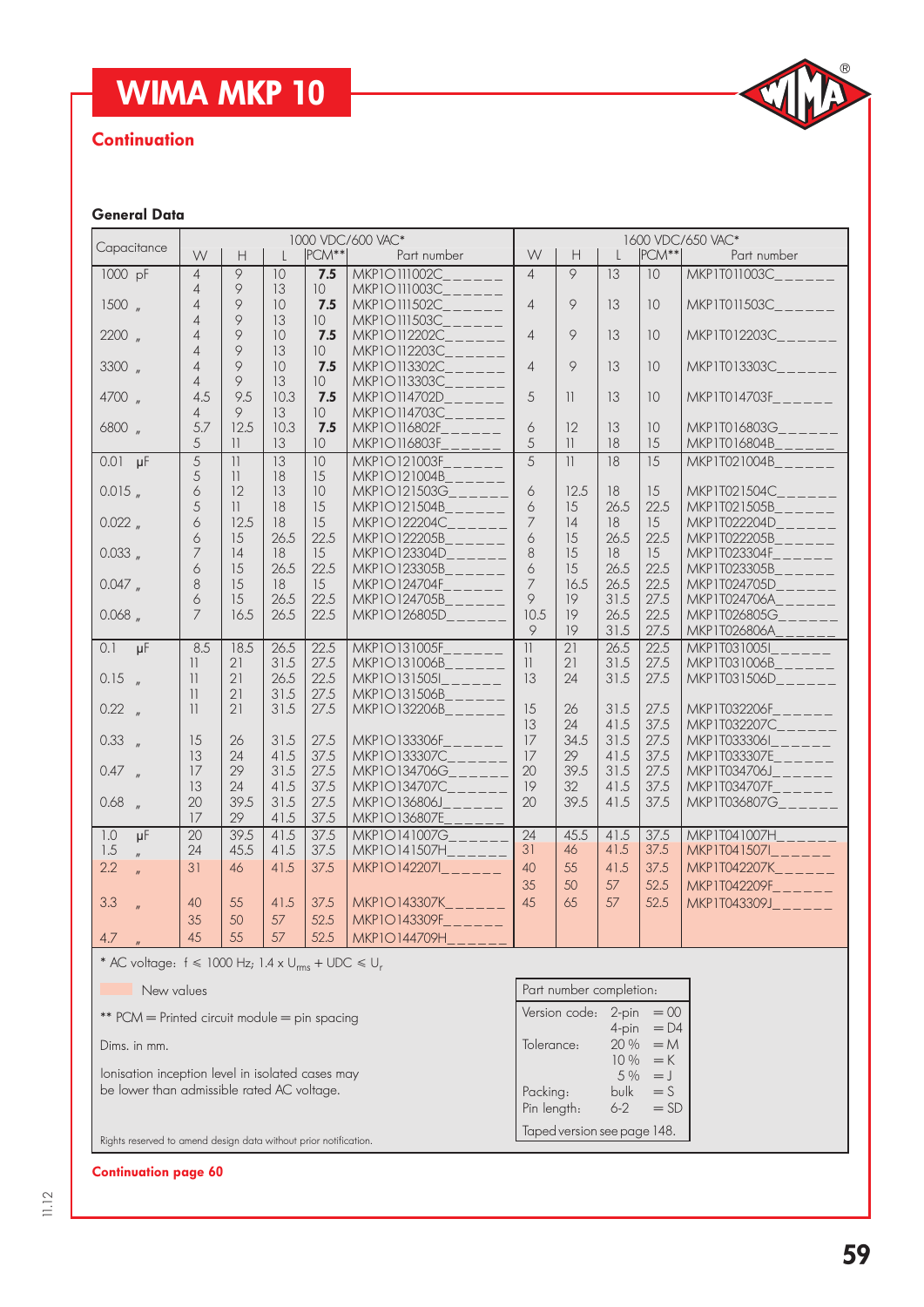#### **Continuation**

# $^{\circledR}$

#### General Data

| Capacitance                |                |                                                               |      | 2000 VDC/700 VAC*<br>2500 VDC/900 VAC* |                                                     |                |                    |              |           |                                   |
|----------------------------|----------------|---------------------------------------------------------------|------|----------------------------------------|-----------------------------------------------------|----------------|--------------------|--------------|-----------|-----------------------------------|
|                            | W              | $\mathsf{H}% _{\mathbb{R}}^{1}\!\left( \mathbb{R}^{3}\right)$ |      | $ PCM^{**} $                           | Part number                                         | W              | $\mathsf{H}%$      | $\mathsf{L}$ | $ PCM** $ | Part number                       |
| 1000 pF                    | $\overline{4}$ | $\circ$                                                       | 13   | 10                                     | MKP1U011003C_                                       | 5              | 11                 | 18           | 15        | MKP1V011004B                      |
|                            |                |                                                               |      |                                        |                                                     | 6              | 15                 | 26.5         | 22.5      |                                   |
| 1500,                      | $\overline{4}$ | 9                                                             | 13   | 10                                     | MKP1U011503C_<br><u>a sa san</u>                    | 5              | 11                 | 18           | 15        | $MKPIV011504B_{------}$           |
|                            |                |                                                               |      |                                        |                                                     | 6              | 15                 | 26.5         | 22.5      | MKP1V011505B______                |
| $2200$ $\frac{1}{2}$       | 5              | $\overline{\mathcal{L}}$                                      | 13   | 10 <sup>°</sup>                        | MKP1U012203F<br>$\equiv$ $\equiv$ $\equiv$ $\equiv$ | 5              | 11                 | 18           | 15        | MKP1V012204B______                |
|                            | 5              | $\overline{\phantom{a}}$                                      | 18   | 15                                     | MKP1U012204B______                                  | 6              | 15                 | 26.5         | 22.5      | $MKPIV012205B$ <sub>-----</sub>   |
| 3300 "                     | 5              | $\overline{\phantom{a}}$                                      | 18   | 15                                     | $MKP1U013304B$ <sub>_____</sub> _                   | 5              | 11                 | 18           | 15        | $MKPIV013304B$ <sub>-----</sub>   |
|                            |                |                                                               |      |                                        |                                                     | 6              | 15                 | 26.5         | 22.5      | MKP1V013305B______                |
| 4700 "                     | 5              | 11                                                            | 18   | 15                                     | MKP1U014704B<br>6<br>12.5<br>18<br>15               |                | MKPIV014704C______ |              |           |                                   |
|                            | 6              | 15                                                            | 26.5 | 22.5                                   | $MKP1U014705B_{------}$                             | 6              | 15                 | 26.5         | 22.5      | $MKPIV014705B$ <sub>_____</sub> _ |
| 6800 "                     | 6              | 12.5                                                          | 18   | 15                                     | MKP1U016804C                                        | $\overline{7}$ | 14                 | 18           | 15        | MKP1V016804D______                |
|                            | 6              | 15                                                            | 26.5 | 22.5                                   | MKP1U016805B                                        | $\overline{7}$ | 16.5               | 26.5         | 22.5      | MKP1V016805D<br><u> Liston</u>    |
| $0.01 \text{ }\mu\text{F}$ | $\overline{7}$ | 14                                                            | 18   | 15                                     | MKP1U021004D                                        | 8.5            | 18.5               | 26.5         | 22.5      | MKP1V021005F                      |
|                            | 6              | 15                                                            | 26.5 | 22.5                                   | MKP1U021005B______                                  |                |                    |              |           |                                   |
| 0.015                      | 8              | 15                                                            | 18   | 15                                     | MKP1U021504F______                                  | 10.5           | 19                 | 26.5         | 22.5      | MKP1V021505G_______               |
|                            | 6              | 15                                                            | 26.5 | 22.5                                   | MKP1U021505B                                        |                |                    |              |           |                                   |
| 0.022                      | 9              | 16                                                            | 18   | 15                                     | MKP1U022204J_                                       | 11             | 21                 | 26.5         | 22.5      | MKP1V0222051 MKP1                 |
|                            | $\overline{7}$ | 16.5                                                          | 26.5 | 22.5                                   | MKP1U022205D______                                  |                |                    |              |           |                                   |
| 0.033                      | 8.5            | 18.5                                                          | 26.5 | 22.5                                   | $MKP1U023305F_{------}$                             |                |                    |              |           |                                   |
|                            | 9              | 19                                                            | 31.5 | 27.5                                   | MKP1U023306A______                                  |                |                    |              |           |                                   |
| 0.047                      | 10.5           | 19                                                            | 26.5 | 22.5                                   | MKP1U024705G______                                  |                |                    |              |           |                                   |
|                            | 11             | 21                                                            | 31.5 | 27.5                                   | MKP1U024706B______                                  |                |                    |              |           |                                   |
| 0.068                      | 11             | 21                                                            | 26.5 | 22.5                                   | MKP1U026805I______                                  |                |                    |              |           |                                   |
|                            | 11             | 21                                                            | 31.5 | 27.5                                   | MKP1U026806B                                        |                |                    |              |           |                                   |
| 0.1<br>$\mu$ F             | 13             | 24                                                            | 31.5 | 27.5                                   | MKP1U031006D______                                  |                |                    |              |           |                                   |
| $0.15$ $_{\prime\prime}$   | 15             | 26                                                            | 31.5 | 27.5                                   | $MKP1U031506F_{------}$                             |                |                    |              |           |                                   |
|                            | 13             | 24                                                            | 41.5 | 37.5                                   | MKP1U031507C______                                  |                |                    |              |           |                                   |
| 0.22 <sub>''</sub>         | 17             | 34.5                                                          | 31.5 | 27.5                                   | $MKP1U032206I_{-----}$                              |                |                    |              |           |                                   |
|                            | 17             | 29                                                            | 41.5 | 37.5                                   | $MKP1U032207E_{------}$                             |                |                    |              |           |                                   |
| 0.33 n                     | 19             | 32                                                            | 41.5 | 37.5                                   | MKP1U033307F______                                  |                |                    |              |           |                                   |
| 0.47 n                     | 20             | 39.5                                                          | 41.5 | 37.5                                   | MKP1U034707G______                                  |                |                    |              |           |                                   |
| 0.68                       | 24             | 45.5                                                          | 41.5 | 37.5                                   | MKP1U036807H______                                  |                |                    |              |           |                                   |
| 1.0<br>$\mu$ F             | 35             | 50                                                            | 41.5 | 37.5                                   | MKP1U041007J______                                  |                |                    |              |           |                                   |
| 1.5                        | 40             | 55                                                            | 41.5 | 37.5                                   | MKP1U041507K______                                  |                |                    |              |           |                                   |
|                            | 35             | 50                                                            | 57   | 52.5                                   | MKP1U041509F______                                  |                |                    |              |           |                                   |
| 2.2                        | 45             | 55                                                            | 57   | 52.5                                   | MKP1U042209H                                        |                |                    |              |           |                                   |

\* AC voltage:  $f \le 1000$  Hz;  $1.4 \times U_{rms} + \text{UDC} \le U_r$ 

New values

\*\* PCM = Printed circuit module = pin spacing

Dims. in mm.

Ionisation inception level in isolated cases may be lower than admissible rated AC voltage.

| Part number completion:     |        |            |  |  |  |  |  |
|-----------------------------|--------|------------|--|--|--|--|--|
| Version code:               | 2-pin  | $= 00$     |  |  |  |  |  |
|                             | 4-pin  | $= D4$     |  |  |  |  |  |
| Tolerance:                  | 20%    | $=M$       |  |  |  |  |  |
|                             | 10%    | $=$ K      |  |  |  |  |  |
|                             | $.5\%$ | $=$ $\Box$ |  |  |  |  |  |
| Packing:                    | bulk   | $=$ S      |  |  |  |  |  |
| Pin length:                 | $6-2$  | $=$ SD     |  |  |  |  |  |
| Taped version see page 148. |        |            |  |  |  |  |  |

Rights reserved to amend design data without prior notification.

Continuation page 61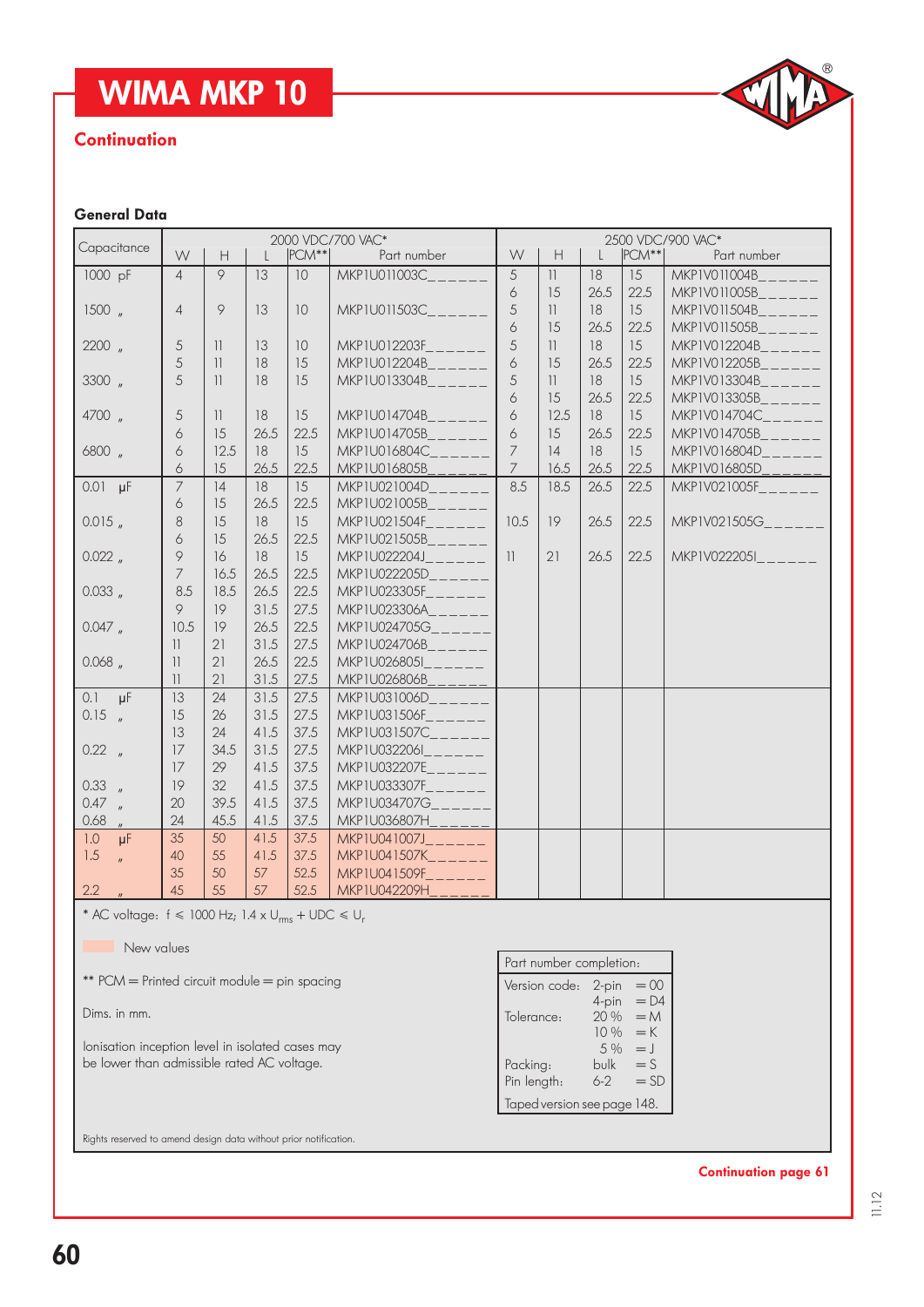#### **Continuation**

#### General Data



11.12

61

 $^{\circledR}$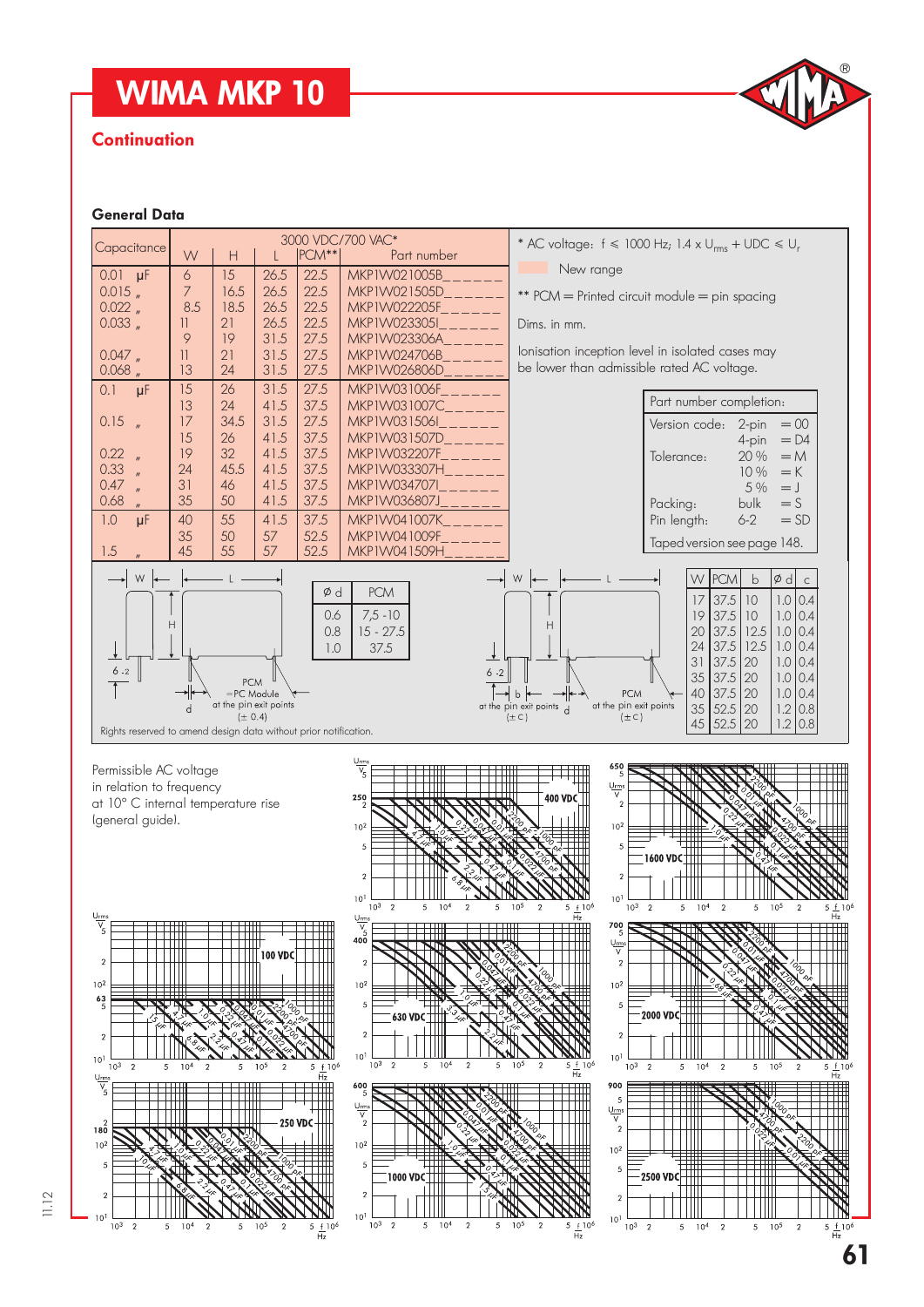#### Recommendation for Processing and Application of Through-Hole Capacitors

#### Soldering Process

A preheating of through-hole WIMA capacitors is allowed for temperatures  $T_{\text{max}}$  < 100 $^{\circ}$  C. In practice a preheating duration of  $t < 5$  min. has been proven to be best.

#### Single wave soldering

Soldering bath temperature:  $T < 260$  ° C<br>Immersion time:  $t < 5$  sec Immersion time:

#### Double wave soldering

Soldering bath temperature:  $T < 260$  ° C<br>Immersion time:  $2 \times t < 3$  sec Immersion time:

Due to different soldering processes and heat requirements the graphs are to be regarded as a recommendation only.



### WIMA Quality and Environmental Philosophy

#### ISO 9001:2008 Certification

ISO 9001:2008 is an international basic standard of quality assurance systems for all branches of industry. The approval according to ISO 9001:2008 of our factories by the VDE inspectorate certifies that organisation, equipment and monitoring of quality assurance in our factories correspond to internationally recognized standards.

#### WIMA WPCS

The WIMA Process Control System (WPCS) is a quality surveillance and optimization system developed by WIMA. WPCS is a major part of the quality-oriented WIMA production. Points of application of WPCS during production process:

- incoming material inspection
- metallization
- film inspection
- schoopage
- pre-healing
- pin attachment
- cast resin preparation/ encapsulation
- 100% final inspection
- AQL check

#### WIMA Environmental Policy

All WIMA capacitors, irrespective of whether through-hole devices or SMD, are made of environmentally friendly materials. Neither during manufacture nor in the product itself any toxic substances are used, e.g.

– Lead – PBB/PBDE

- PCB Arsenic
- CFC Cadmium
- Hydrocarbon chloride Mercury
- Chromium 6+ etc.

We merely use pure, recyclable materials for packing our components, such as:

- " carton
- " cardboard
- adhesive tape made of paper
- polystyrene

We almost completely refrain from using packing materials such as:

- **.** foamed polystyrene (Styropor®)
- **.** adhesive tapes made of plastic
- $•$  metal clips

#### RoHS Compliance

According to the RoHS Directive 2011/65/EC certain hazardous substances like e.g. lead, cadmium, mercury must not be used any longer in electronic equipment as of July 1st, 2006. For the sake of the environment WIMA has refraind from using such substances since years already.

 $^{\circledR}$ 



Tape for lead-free WIMA capacitors

#### DIN EN ISO 14001:2004

WIMA's environmental management has been established in accordance with the guidelines of DIN EN ISO 14001:2004 to optimize the production processes with regard to energy and resources.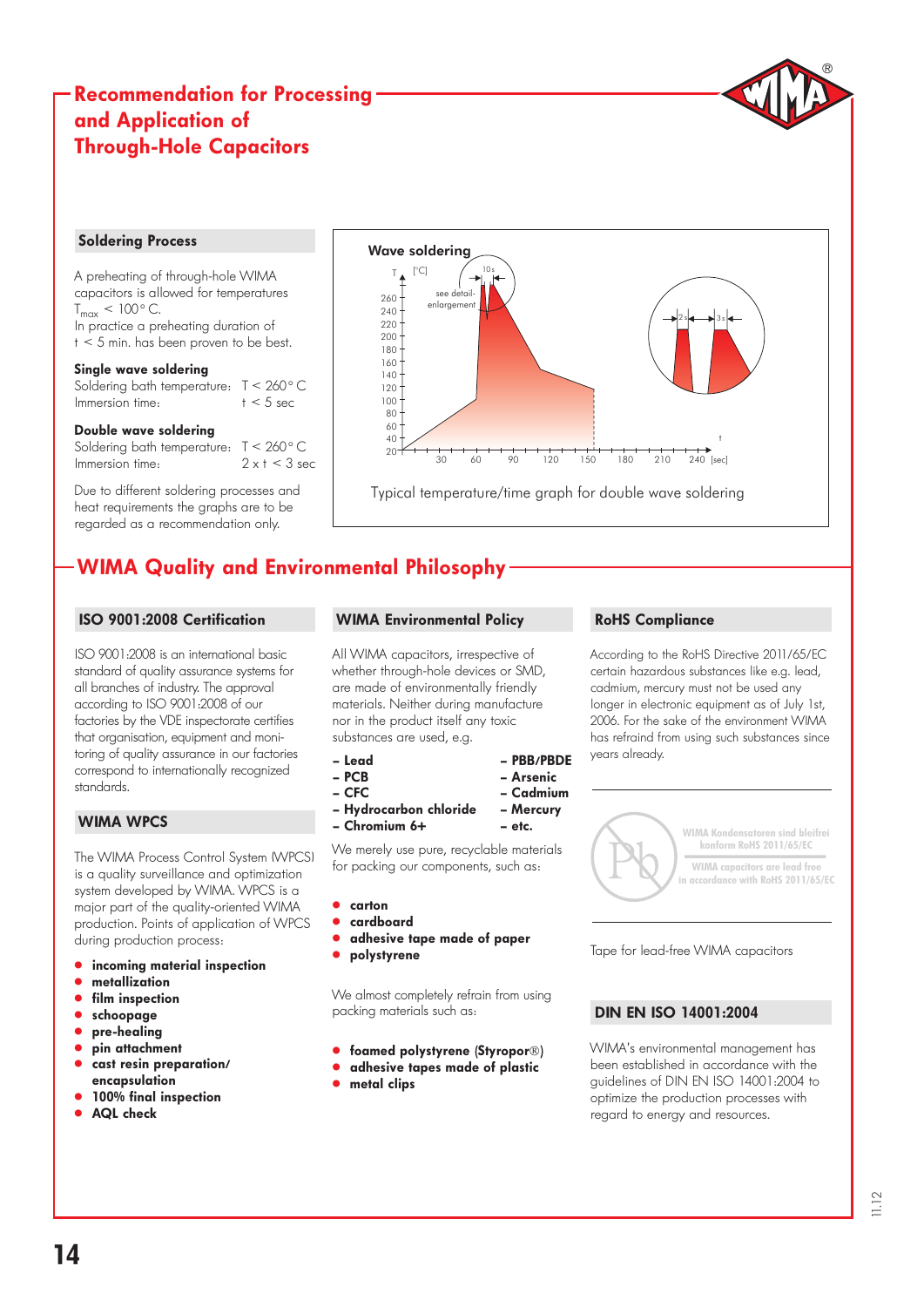#### $^{\circledR}$ Typical Dimensions for Taping ConfigurationΔh  $P_2$  is P  $P<sub>1</sub>$  $\hat{z}$  $\pm$ 工 Diagram 1: W0  $\lessgtr$ PCM 2.5/5/7.5mm Œ  $\geqslant$  $D_0$ ╒ ┟╾│╼╢┱╝  $P_0^-$ P  $\pm$ P  $P_1$   $\leftarrow$   $\left\| \begin{array}{c} \pm \end{array} \right\|$  $P<sub>1</sub>$ I  $(+)$  $(+)$  $\left( \begin{matrix} + \end{matrix} \right)$ G G d d  $P<sub>0</sub>$  $-P_2 \xrightarrow{1} P_0$ F  $-P<sub>2</sub>$ F

Diagram 2: PCM 10/15 mm

Diagram 3: PCM 22.5 and 27.5\*mm \*PCM 27.5 taping possible with two feed holes between components

|                                                  |                | <b>Dimensions for Radial Taping</b>                              |                                                                                        |                                                                                                                                                                                                                                      |                                                                                          |                                                                                          |                                                                                          |                                                                                          |  |  |  |
|--------------------------------------------------|----------------|------------------------------------------------------------------|----------------------------------------------------------------------------------------|--------------------------------------------------------------------------------------------------------------------------------------------------------------------------------------------------------------------------------------|------------------------------------------------------------------------------------------|------------------------------------------------------------------------------------------|------------------------------------------------------------------------------------------|------------------------------------------------------------------------------------------|--|--|--|
| Designation                                      | Symbol         | PCM 2.5 taping                                                   | PCM 5 taping                                                                           | PCM 7.5 taping                                                                                                                                                                                                                       | PCM 10 taping*                                                                           | PCM 15 taping*                                                                           | PCM 22.5 taping                                                                          | PCM 27.5 taping                                                                          |  |  |  |
| Carrier tape width                               | W              | $18.0 + 0.5$                                                     | $18.0 + 0.5$                                                                           | $18.0 + 0.5$                                                                                                                                                                                                                         | $18.0 + 0.5$                                                                             | $18.0 + 0.5$                                                                             | $18.0 + 0.5$                                                                             | $18.0 \pm 0.5$                                                                           |  |  |  |
| Hold-down tape width                             | $W_0$          | 6.0 for hot-sealing<br>adhesive tape                             | 6.0 for hot-sealing<br>adhesive tape                                                   | for hot-sealing<br>120<br>adhesive tape                                                                                                                                                                                              | 12.0 for hot-sealing<br>adhesive tape                                                    | 12.0 for hot-sealing<br>adhesive tape                                                    | 12.0 for hot-sealing<br>adhesive tape                                                    | for hot-sealing<br>adhesive tape                                                         |  |  |  |
| Hole position                                    | $W_1$          | $9.0 \pm 0.5$                                                    | $9.0 \pm 0.5$                                                                          | $9.0 \pm 0.5$                                                                                                                                                                                                                        | $9.0 \pm 0.5$                                                                            | $9.0 \pm 0.5$                                                                            | $9.0 \pm 0.5$                                                                            | $9.0 \pm 0.5$                                                                            |  |  |  |
| Hold-down tape position                          | $W_2$          | 0.5 to 3.0 max.                                                  | 0.5 to 3.0 max.                                                                        | 0.5 to 3.0 max.                                                                                                                                                                                                                      | $0.5$ to $3.0$ max.                                                                      | 0.5 to 3.0 max.                                                                          | 0.5 to 3.0 max.                                                                          | 0.5 to 3.0 max.                                                                          |  |  |  |
| Feed hole diameter                               | $D_0$          | $4.0 + 0.2$                                                      | $4.0 + 0.2$                                                                            | $4.0 + 0.2$                                                                                                                                                                                                                          | $4.0 \pm 0.2$                                                                            | $4.0 + 0.2$                                                                              | $4.0 + 0.2$                                                                              | $4.0 + 0.2$                                                                              |  |  |  |
| Pitch of component                               | P              | $12.7 + 1.0$                                                     | $12.7 \pm 1.0$                                                                         | $12.7 + 1.0$                                                                                                                                                                                                                         | $25.4 \pm 1.0$                                                                           | $25.4 \pm 1.0$                                                                           | $38.1 \pm 1.5$                                                                           | $38.1 \pm 1.5$ or $50.8 \pm 1.5$                                                         |  |  |  |
| Feed hole pitch                                  | $P_{0}$        | cumulative pitch<br>$12.7 \pm 0.3$ error max.<br>1.0 mm/20 pitch | cumulative pitch<br>$12.7 \pm 0.3$ error max.<br>1.0 mm/20 pitch                       | cumulative pitch<br>$12.7 \pm 0.3$ error max.<br>1.0 mm/20 pitch                                                                                                                                                                     | cumulative pitch<br>$12.7 \pm 0.3$<br>error max.<br>1.0 mm/20 pitch                      | cumulative pitch<br>$12.7 \pm 0.3$ error max.<br>1.0 mm/20 pitch                         | cumulative pitch<br>$12.7 \pm 0.3$ error max.<br>1.0 mm/20 pitch                         | cumulative pitch<br>$12.7 \pm 0.3$ error max.<br>1.0 mm/20 pitch                         |  |  |  |
| Feed hole centre<br>to pin                       | $P_1$          | 5.1 $\pm 0.5$                                                    | $3.85 + 0.7$                                                                           | $2.6 + 0.7$                                                                                                                                                                                                                          | $7.7 \pm 0.7$                                                                            | $5.2 + 0.7$                                                                              | $7.8 + 0.7$                                                                              | $5.3 \pm 0.7$                                                                            |  |  |  |
| Hole centre to<br>component centre               | P <sub>2</sub> | $6.35 \pm 1.3$                                                   | $6.35 + 1.3$                                                                           | $6.35 + 1.3$                                                                                                                                                                                                                         | $12.7 + 1.3$                                                                             | $12.7 + 1.3$                                                                             | $19.05 + 1.3$                                                                            | $19.05 + 1.3$                                                                            |  |  |  |
| Feed hole centre to bottom                       | H              | $16.5 \pm 0.3$                                                   | $16.5 \pm 0.3$                                                                         | $16.5 \pm 0.5$                                                                                                                                                                                                                       | $16.5 \pm 0.5$                                                                           | $16.5 \pm 0.5$                                                                           | $16.5 \pm 0.5$                                                                           | $16.5 \pm 0.5$                                                                           |  |  |  |
| edge of the component                            |                | $18.5 + 0.5$                                                     | $18.5 + 0.5$                                                                           | $18.5 + 0.5$                                                                                                                                                                                                                         | $18.5 + 0.5$                                                                             | $18.5 + 0.5$                                                                             | $18.5 + 0.5$                                                                             | $18.5 + 0.5$                                                                             |  |  |  |
| Feed hole centre to top<br>edge of the component | $H_1$          | $H + H_{\text{component}} < H_1$<br>32.25 max.                   | $\mathsf{H}{+}\mathsf{H}_{\mathsf{component}} < \mathsf{H}_{\mathsf{1}}$<br>32.25 max. | $H + H_{\text{component}} < H_1$<br>24.5 to 31.5                                                                                                                                                                                     | $\mathsf{H}{+}\mathsf{H}_{\mathsf{component}} < \mathsf{H}_{\mathsf{1}}$<br>25.0 to 31.5 | $\mathsf{H}{+}\mathsf{H}_{\mathsf{component}} < \mathsf{H}_{\mathsf{I}}$<br>26.0 to 37.0 | $\mathsf{H}{+}\mathsf{H}_{\mathsf{component}} < \mathsf{H}_{\mathsf{1}}$<br>30.0 to 43.0 | $\mathsf{H}{+}\mathsf{H}_{\mathsf{component}} < \mathsf{H}_{\mathsf{l}}$<br>35.0 to 45.0 |  |  |  |
| Pin spacing at<br>upper edge of carrier tape     | F              | $2.5 \pm 0.5$                                                    | $5.0^{+0.8}_{-0.2}$                                                                    | $7.5 + 0.8$                                                                                                                                                                                                                          | $10.0 + 0.8$                                                                             | $15 + 0.8$                                                                               | $22.5 \pm 0.8$                                                                           | $27.5 + 0.8$                                                                             |  |  |  |
| Pin diameter                                     | $\overline{d}$ | $0.4 \pm 0.05$                                                   | $0.5 \pm 0.05$                                                                         | $^{\bullet}$ 0.5 ±0.05 or 0.6 $^{+0.06}_{-0.05}$                                                                                                                                                                                     | $^{\bullet}$ 0.5 ±0.05 or 0.6 $^{+0,06}_{-0.05}$                                         | $0.8 + 0.08$                                                                             | $0.8 + 0.08$                                                                             | $0.8 + 0.08$                                                                             |  |  |  |
| Component alignment                              | $\Delta h$     | $\pm$ 2.0 max.                                                   | $\pm 2.0$ max.                                                                         | $\pm$ 3.0 max.                                                                                                                                                                                                                       | $\pm$ 3.0 max.                                                                           | $\pm$ 3.0 max.                                                                           | $\pm$ 3.0 max.                                                                           | $\pm$ 3.0 max.                                                                           |  |  |  |
| Total tape thickness                             | $\ddagger$     | $0.7 + 0.2$                                                      | $0.7 + 0.2$                                                                            | $0.7 + 0.2$                                                                                                                                                                                                                          | $0.7 + 0.2$                                                                              | $0.7 + 0.2$                                                                              | $0.7 + 0.2$                                                                              | $0.7 + 0.2$                                                                              |  |  |  |
|                                                  |                |                                                                  | ROLL/AMMO                                                                              |                                                                                                                                                                                                                                      |                                                                                          | <b>AMMO</b>                                                                              |                                                                                          |                                                                                          |  |  |  |
| Package<br>Isee also page 1491                   |                | REEL $\frac{\emptyset}{\emptyset}$ 360 max.                      | $\mathrm{B}~^{52~\pm2}_{58~\pm2}$<br>depending on<br>comp. dimensions                  | $52 + 2$<br>$54 + 2$<br>depending<br>$\emptyset$ 500 max.<br>REEL $\frac{\emptyset}{2}$ 360 max.<br>B 58 ±2 or REEL<br>B 60 ±2<br>on PCM and<br>$\phi$ 30 +1<br>$\varphi$ 25 $\pm$ 1<br>$66 + 2$<br>$68 + 2$<br>component dimensions |                                                                                          |                                                                                          |                                                                                          |                                                                                          |  |  |  |
| Unit                                             |                |                                                                  |                                                                                        |                                                                                                                                                                                                                                      | see details page 150.                                                                    |                                                                                          |                                                                                          |                                                                                          |  |  |  |

Dims in mm.

PCM 10 and PCM 15 can be crimped to PCM 7.5.

Position of components according to PCM 7.5 (sketch 1).  $P_0 = 12.7$  or 15.0 is possible

" Diameter of pins see General Data. Please clarify customer-specific deviations with the manufacturer.

11.12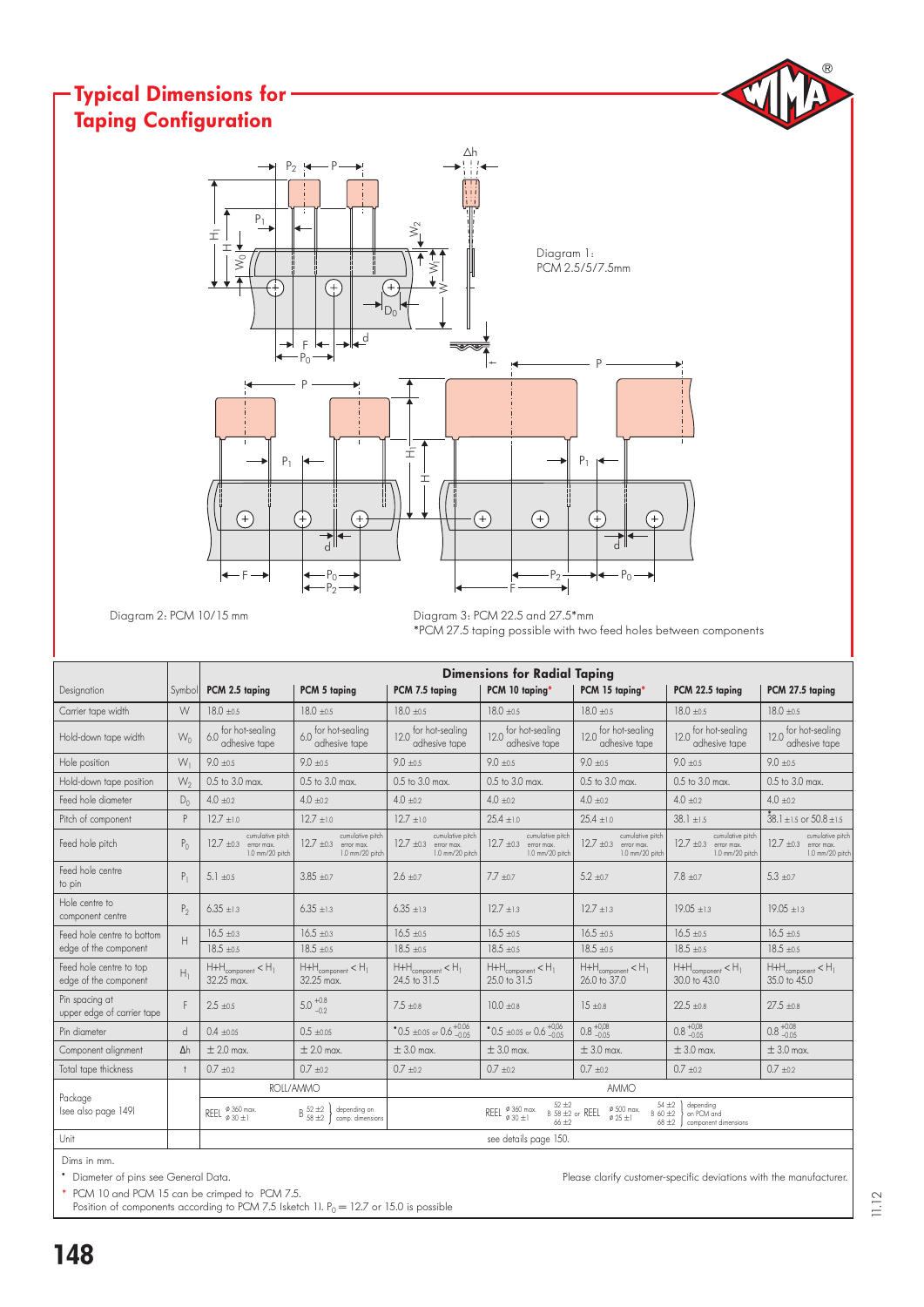

#### BAR CODE (Labelling)

Labelling of package units in plain text and with alphanumerical Bar Code

Scanner decoding of

- WIMA supplier number
- Customer's P/O number
- Customer's part number
- WIMA confirmation number
- · WIMA part number
- Lot number
- " Date code
- Quantity

In addition part description of

- article
- capacitance value
- rated voltage
- dimensions
- capacitance tolerance – packing

as well as gross weight and customer's name are indicated in plain text.

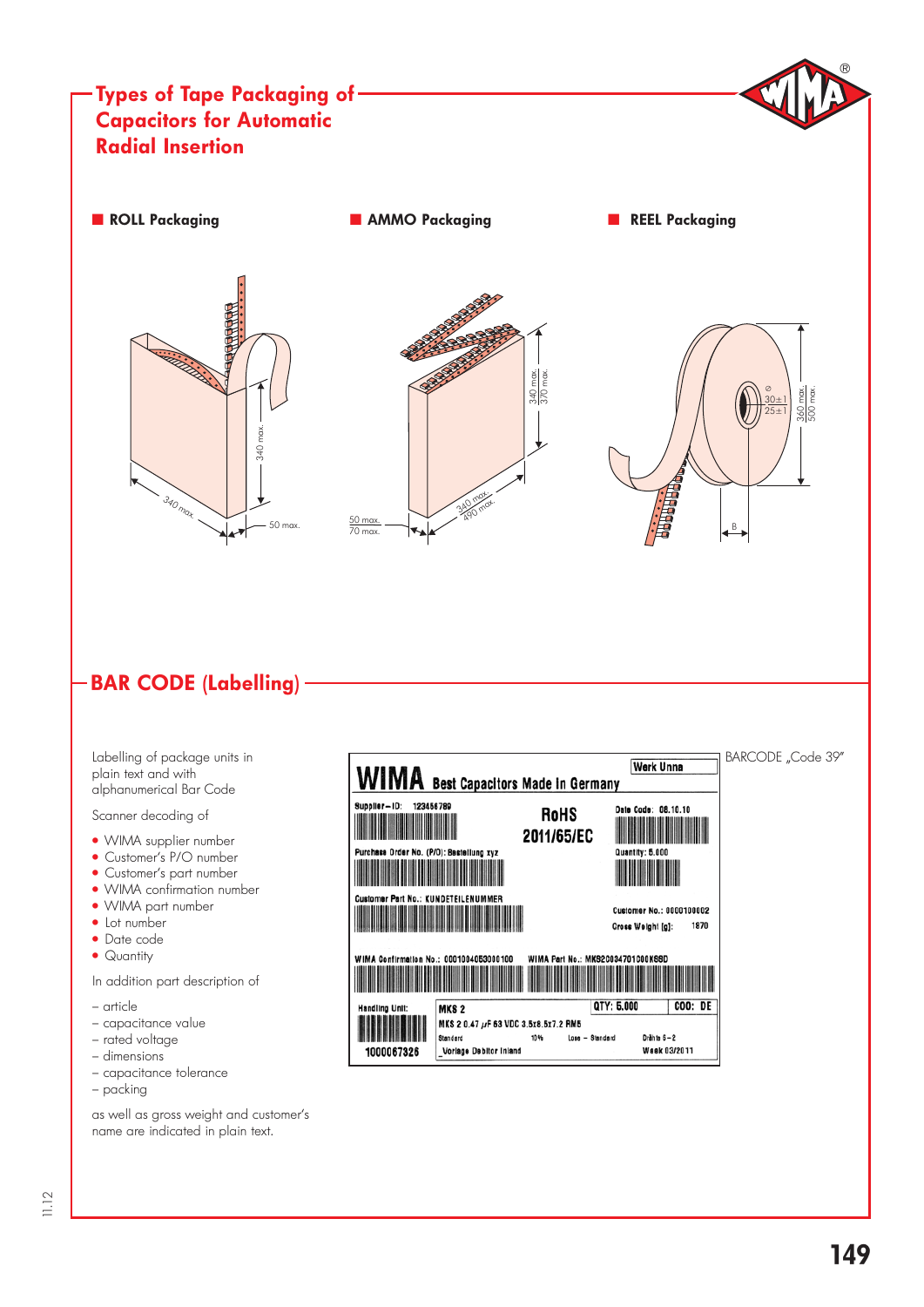#### Packing Quantities for Capacitors with -Radial Pins in PCM 2.5 mm to 22.5 mm

|                 |                 |                          |      |                | pcs. per packing unit |                          |                                                             |                          |                                            |                |  |  |  |  |  |  |
|-----------------|-----------------|--------------------------|------|----------------|-----------------------|--------------------------|-------------------------------------------------------------|--------------------------|--------------------------------------------|----------------|--|--|--|--|--|--|
|                 |                 |                          | Size |                |                       | <b>ROLL</b>              |                                                             | <b>REEL</b>              | <b>AMMO</b>                                |                |  |  |  |  |  |  |
| <b>PCM</b>      |                 |                          |      |                | bulk                  |                          | $\phi$ 360                                                  | $\varnothing$ 500        | 340 × 340                                  | 490 × 370      |  |  |  |  |  |  |
|                 |                 |                          |      |                |                       |                          | H16.5 H18.5 H16.5 H18.5 H16.5 H18.5 H16.5 H18.5 H16.5 H18.5 |                          |                                            |                |  |  |  |  |  |  |
|                 | W               | Н                        |      | Codes          | $\overline{s}$        | N<br>$\mathbf{o}$        | F                                                           | н<br>J                   | A<br>$\mathsf{C}$                          | B<br>D         |  |  |  |  |  |  |
|                 | 2.5             | $\overline{7}$           | 4.6  | 0B             | 5000                  | 2200                     | 2500                                                        | $\overline{\phantom{0}}$ | 2800                                       | $\overline{a}$ |  |  |  |  |  |  |
|                 | 3               | 7.5                      | 4.6  | 0 <sup>C</sup> | 5000                  | 2000                     | 2300                                                        |                          | 2300                                       |                |  |  |  |  |  |  |
| $2.5$ mm        | 3.8             | 8.5                      | 4.6  | 0D             | 5000                  | 1500                     | 1800                                                        |                          | 1800                                       |                |  |  |  |  |  |  |
|                 |                 | 9                        |      |                | 5000                  | 1200                     | 1500                                                        |                          | 1500                                       |                |  |  |  |  |  |  |
|                 | 4.6             |                          | 4.6  | 0E             |                       |                          |                                                             |                          |                                            |                |  |  |  |  |  |  |
|                 | 5.5             | 10 <sup>°</sup>          | 4.6  | 0F             | 5000                  | 900                      | 1200                                                        | $\overline{\phantom{0}}$ | 1200                                       |                |  |  |  |  |  |  |
|                 | 2.5             | 6.5                      | 7.2  | 1A             | 5000                  | 2200                     | 2500                                                        | $\qquad \qquad -$        | 2800                                       |                |  |  |  |  |  |  |
|                 | 3               | 7.5                      | 7.2  | 1B             | 5000                  | 2000                     | 2300                                                        | $\overline{\phantom{0}}$ | 2300                                       |                |  |  |  |  |  |  |
|                 | 3.5             | 8.5                      | 7.2  | 1 <sup>C</sup> | 5000                  | 1600                     | 2000                                                        |                          | 2000                                       |                |  |  |  |  |  |  |
|                 | 4.5             | 6                        | 7.2  | 1D             | 6000                  | 1300                     | 1500                                                        |                          | 1500                                       |                |  |  |  |  |  |  |
|                 | 4.5             | 9.5                      | 7.2  | <b>1E</b>      | 4000                  | 1300                     | 1500                                                        |                          | 1500                                       |                |  |  |  |  |  |  |
|                 | 5               | 10 <sup>°</sup>          | 7.2  | 1F             | 3500                  | 1100                     | 1400                                                        | $\equiv$                 | 1400                                       |                |  |  |  |  |  |  |
|                 | 5.5             | 7                        | 7.2  | 1G             | 4000                  | 1000                     | 1200                                                        | $\equiv$                 | 1200                                       |                |  |  |  |  |  |  |
| 5 <sub>mm</sub> | 5.5             | 11.5                     | 7.2  | 1H             | 2500                  | 1000                     | 1200                                                        |                          | 1200                                       |                |  |  |  |  |  |  |
|                 | 6.5             | 8                        | 7.2  | $\mathbf{1}$   | 2500                  | 800                      | 1000                                                        |                          | 1000                                       |                |  |  |  |  |  |  |
|                 | 7.2             | 8.5                      | 7.2  | 1J             | 2500                  | 700                      | 1000                                                        |                          | 1000                                       |                |  |  |  |  |  |  |
|                 | 7.2             | 13                       | 7.2  | 1K             | 2000                  | 700                      | 950                                                         | $\equiv$                 | 1000                                       |                |  |  |  |  |  |  |
|                 | 8.5             | 10                       | 7.2  | 1 <sub>L</sub> | 2000                  | 600                      | 800                                                         | $\equiv$                 | 800                                        |                |  |  |  |  |  |  |
|                 | 8.5             | 14                       | 7.2  |                | 1500                  | 600                      | 800                                                         | $\equiv$                 | 800                                        |                |  |  |  |  |  |  |
|                 |                 |                          |      | 1M             |                       |                          |                                                             |                          |                                            |                |  |  |  |  |  |  |
|                 | $\mathbf{1}$    | 16                       | 7.2  | 1 <sub>N</sub> | 1000                  | 500                      | 600                                                         |                          | 400                                        |                |  |  |  |  |  |  |
|                 | 2.5             | $\overline{7}$           | 10   | 2A             | 5000                  | $\overline{\phantom{0}}$ | 2500                                                        | 4400                     | 2500                                       |                |  |  |  |  |  |  |
|                 | 3               | 8.5                      | 10   | 2B             | 5000                  |                          | 2200                                                        | 4300                     | 2300                                       | 4150           |  |  |  |  |  |  |
|                 | $\overline{4}$  | 9                        | 10   | 2C             | 4000                  | $\overline{\phantom{0}}$ | 1700                                                        | 3200                     | 1700                                       | 3100           |  |  |  |  |  |  |
| $7.5$ mm        | 4.5             | 9.5                      | 10.3 | 2D             | 3500                  |                          | 1500                                                        | 2900                     | 1400                                       | 2800           |  |  |  |  |  |  |
|                 | 5               | 10.5                     | 10.3 | 2E             | 3000                  |                          | 1300                                                        | 2500                     | 1300                                       |                |  |  |  |  |  |  |
|                 | 5.7             | 12.5                     | 10.3 | 2F             | 2000                  |                          | 1000                                                        | 2200                     | 1100                                       |                |  |  |  |  |  |  |
|                 | 7.2             | 12.5                     | 10.3 | 2G             | 1500                  | $\overline{\phantom{0}}$ | 900                                                         | 1800                     | 1000                                       |                |  |  |  |  |  |  |
|                 | 3               | 9                        | 13   | 3A             | 3000                  | $\overline{\phantom{m}}$ | 1100                                                        | 2200                     | $\overline{\phantom{0}}$                   | 1900           |  |  |  |  |  |  |
|                 | $\overline{4}$  | 8.5                      | 13.5 | FA             | 3000                  | $-$                      | 900                                                         | 1600                     | $\overline{\phantom{0}}$                   | 1450           |  |  |  |  |  |  |
|                 | $\overline{4}$  | 9                        | 13   | 3 <sub>C</sub> | 3000                  | $\overline{\phantom{0}}$ | 900                                                         | 1600                     | $\overline{\phantom{0}}$                   | 1450           |  |  |  |  |  |  |
|                 | $\overline{4}$  | 9.5                      | 13   | 3D             | 3000                  | $-$                      | 900                                                         | 1600                     |                                            | 1400           |  |  |  |  |  |  |
| <b>10 mm</b>    | 5               | 10                       | 13.5 | <b>FB</b>      | 2000                  |                          | 700                                                         | 1300                     | $\overline{\phantom{0}}$<br>$\overline{a}$ | 1200           |  |  |  |  |  |  |
|                 |                 |                          |      |                |                       |                          |                                                             |                          |                                            |                |  |  |  |  |  |  |
|                 | 5               | 11                       | 13   | 3F             | 3000                  | $\overline{\phantom{m}}$ | 700                                                         | 1300                     | $\qquad \qquad -$                          | 1200           |  |  |  |  |  |  |
|                 | 6               | 12                       | 13   | 3G             | 2400                  |                          | 550                                                         | 1100                     |                                            | 1000           |  |  |  |  |  |  |
|                 | 6               | 12.5                     | 13   | 3H             | 2400                  |                          | 550                                                         | 1100                     |                                            | 1000           |  |  |  |  |  |  |
|                 | 8               | 12                       | 13   | 31             | 2000                  |                          | 400                                                         | 800                      |                                            | 740            |  |  |  |  |  |  |
|                 | 5               | $\left\vert \right\vert$ | 18   | 4B             | 2400                  |                          | 600                                                         | 1200                     | $\qquad \qquad -$                          | 1150           |  |  |  |  |  |  |
|                 | 5               | 13                       | 19   | FC             | 1000                  | $\qquad \qquad -$        | 600                                                         | 1200                     | $\overline{\phantom{0}}$                   | 1200           |  |  |  |  |  |  |
|                 | 6               | 12.5                     | 18   | 4C             | 2000                  | $\equiv$                 | 500                                                         | 1000                     | $-$                                        | 1000           |  |  |  |  |  |  |
|                 | 6               | 14                       | 19   | <b>FD</b>      | 1000                  | $-$                      | 500                                                         | 1000                     |                                            | 1000           |  |  |  |  |  |  |
|                 | 7               | 14                       | 18   | 4D             | 1600                  | $\overline{\phantom{a}}$ | 450                                                         | 900                      | $\overline{\phantom{a}}$                   | 850            |  |  |  |  |  |  |
|                 | 7               | 15                       | 19   | <b>FE</b>      | 1000                  | $\overline{a}$           | 450                                                         | 900                      | $\overline{a}$                             | 850            |  |  |  |  |  |  |
| $15 \text{ mm}$ | 8               | 15                       | 18   | 4F             | 1200                  | $\overline{\phantom{0}}$ | 400                                                         | 800                      | $\overline{\phantom{0}}$                   | 740            |  |  |  |  |  |  |
|                 | 8               | 17                       | 19   | FF             | 500                   | -                        | 400                                                         | 800                      | -                                          | 740            |  |  |  |  |  |  |
|                 | 9               | 14                       | 18   | 4H             | 1200                  |                          | 350                                                         | 700                      |                                            | 650            |  |  |  |  |  |  |
|                 | 9               | 16                       | 18   | 4 <sub>J</sub> | 900                   |                          | 350                                                         | 700                      | $\qquad \qquad -$                          | 650            |  |  |  |  |  |  |
|                 | 10              | 18                       | 19   | <b>FG</b>      | 500                   | -                        | 300                                                         | 650                      | -                                          | 590            |  |  |  |  |  |  |
|                 | 11              | 14                       | 18   | 4M             | 1000                  | $\qquad \qquad -$        | 300                                                         | 600                      | $\qquad \qquad -$                          | 540            |  |  |  |  |  |  |
|                 |                 |                          |      |                |                       |                          |                                                             |                          |                                            |                |  |  |  |  |  |  |
|                 | 5               | 4                        | 26.5 | <b>5A</b>      | 1200                  | $\overline{\phantom{0}}$ | $\qquad \qquad -$                                           | 800                      | $\overline{\phantom{0}}$                   | 770            |  |  |  |  |  |  |
|                 | 6               | 15                       | 26.5 | 5 <b>B</b>     | 1000                  |                          |                                                             | 700                      |                                            | 640            |  |  |  |  |  |  |
|                 | $\overline{7}$  | 16.5                     | 26.5 | 5D             | 760                   | $-$                      | 600<br>$\qquad \qquad -$                                    |                          |                                            | 550            |  |  |  |  |  |  |
|                 | $\,8\,$         | 20                       | 28   | <b>FH</b>      | 500                   |                          |                                                             | 500                      |                                            | 480            |  |  |  |  |  |  |
| 22.5 mm         | 8.5             | 18.5                     | 26.5 | 5F             | 500                   | $\overline{\phantom{0}}$ | $-$                                                         | 480                      | $\overline{\phantom{a}}$                   | 450            |  |  |  |  |  |  |
|                 | 10 <sup>°</sup> | 22                       | 28   | FI.            | 540*                  | $\overline{\phantom{0}}$ | $\overline{\phantom{0}}$                                    | 420                      | -                                          | 380            |  |  |  |  |  |  |
|                 | 10.5            | 19                       | 26.5 | 5G             | 680*                  |                          |                                                             | 400                      |                                            | 360            |  |  |  |  |  |  |
|                 | 10.5            | 20.5                     | 26.5 | 5H             | 680*                  |                          |                                                             | 400                      |                                            | 360            |  |  |  |  |  |  |
|                 | $\mathbf{1}$    | 21                       | 26.5 | 51             | 680*                  | $\qquad \qquad -$        | $\qquad \qquad -$                                           | 380                      | $\overline{\phantom{m}}$                   | 350            |  |  |  |  |  |  |
|                 | 12              | 24                       | 28   | <b>FJ</b>      | $450*$                |                          |                                                             | 350                      |                                            | 310            |  |  |  |  |  |  |

\* TPS (Tray-Packing-System). Plate versions may have different packing units. Moulded versions. Rights reserved to amend design data without prior notification. Samples and pre-production needs on request.

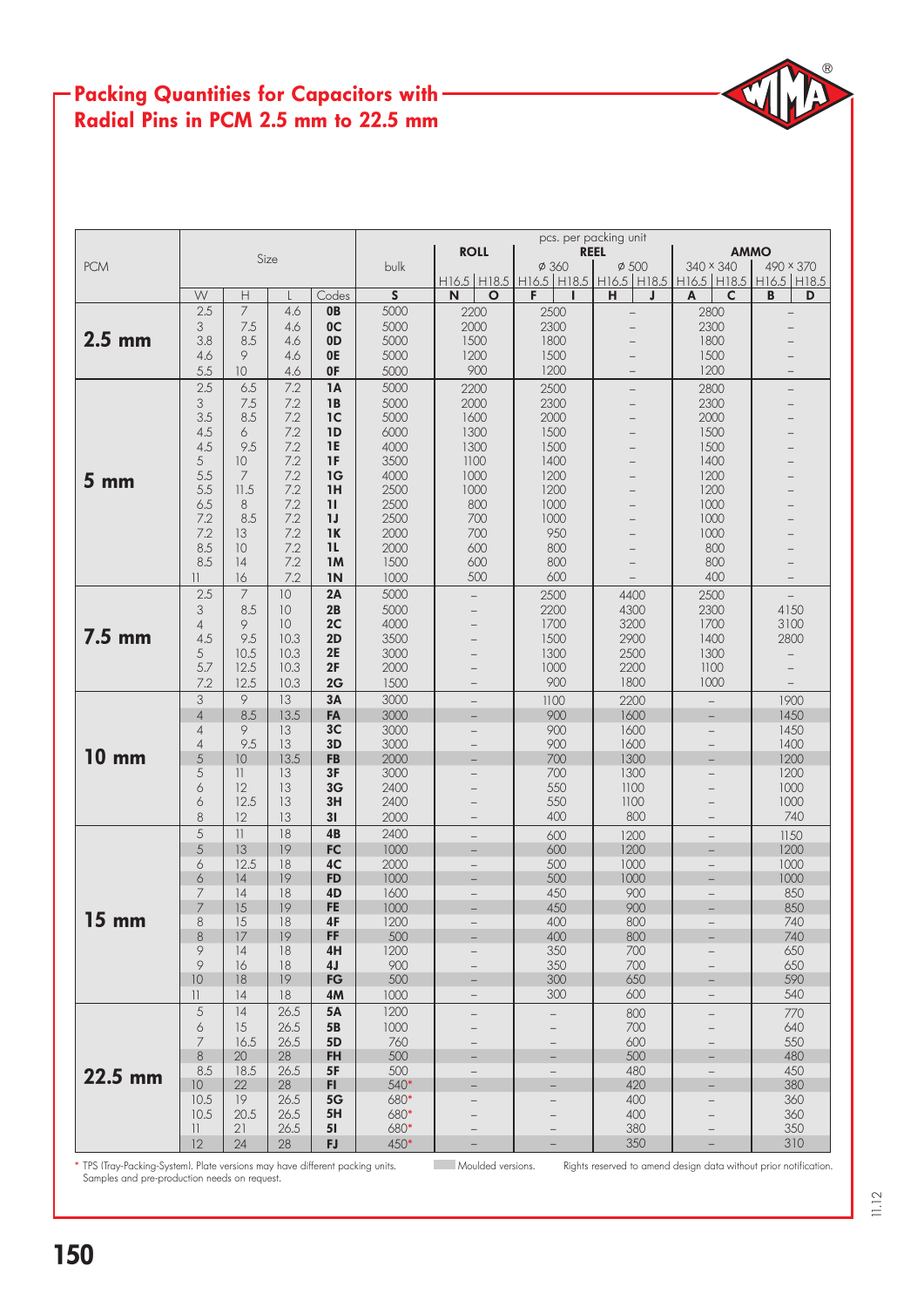#### Packing Quantities for Capacitors with Radial Pins in PCM 27.5 mm to 52.5 mm

|            |                         |            |              |                 | pcs. per packing unit |                          |                          |                                                             |   |                          |                          |              |              |           |          |  |
|------------|-------------------------|------------|--------------|-----------------|-----------------------|--------------------------|--------------------------|-------------------------------------------------------------|---|--------------------------|--------------------------|--------------|--------------|-----------|----------|--|
|            |                         | Size       |              |                 |                       | <b>ROLL</b>              |                          |                                                             |   | <b>REEL</b>              |                          | <b>AMMO</b>  |              |           |          |  |
| <b>PCM</b> |                         |            |              |                 | bulk                  |                          |                          | Ø 360                                                       |   | $\phi$ 500               |                          | 340 × 340    |              | 490 × 370 |          |  |
|            |                         |            |              |                 |                       |                          |                          | H16.5 H18.5 H16.5 H18.5 H16.5 H18.5 H16.5 H18.5 H16.5 H18.5 |   |                          |                          |              |              |           |          |  |
|            | W                       | H          | $\mathbf{I}$ | Codes           | $\mathsf{s}$          | $\mathsf{N}$             | $\mathbf{o}$             | F                                                           | п | н                        | $\mathbf{J}$             | $\mathbf{A}$ | $\mathsf{C}$ | B         | D        |  |
|            | 9                       | 19         | 31.5         | <b>6A</b>       | 640*                  |                          | $\overline{\phantom{0}}$ | $\overline{a}$                                              |   | 460/340*                 |                          |              |              |           | 420      |  |
|            | $\overline{\mathbf{1}}$ | 21         | 31.5         | <b>6B</b>       | $544*$                |                          |                          |                                                             |   | 380/280*                 |                          |              |              |           | 350      |  |
|            | 13                      | 24         | 31.5         | 6 <sub>D</sub>  | 448*                  |                          |                          |                                                             |   |                          | 300                      |              |              | 290       |          |  |
|            | 13                      | 25         | 33           | <b>FK</b>       | 336*                  | $-$                      |                          |                                                             |   |                          | $\equiv$                 |              |              |           | $\equiv$ |  |
|            | 15                      | 26         | 31.5         | 6F              | 384*                  |                          |                          |                                                             |   |                          | 270                      |              |              | 250       |          |  |
| $27.5$ mm  | 15                      | 26         | 33           | FL.             | 288*                  |                          | $\overline{\phantom{0}}$ | -                                                           |   |                          | $\overline{\phantom{0}}$ |              |              |           |          |  |
|            | 17                      | 29         | 31.5<br>31.5 | 6G<br>61        | $176*$                |                          |                          |                                                             |   |                          |                          |              |              |           |          |  |
|            | 17<br>19                | 34.5<br>30 | 31.5         | <b>6L</b>       | $176*$<br>$50*$       |                          |                          |                                                             |   |                          |                          |              |              |           |          |  |
|            | 20                      | 32         | 33           | <b>FM</b>       | $216*$                | $\overline{\phantom{0}}$ |                          | $\overline{\phantom{0}}$                                    | - |                          |                          |              |              |           |          |  |
|            | 20                      | 39.5       | 31.5         | 6J              | $144*$                | $\qquad \qquad -$        |                          | $\qquad \qquad -$<br>$\qquad \qquad -$                      |   |                          | $\overline{\phantom{0}}$ |              | $\equiv$     |           |          |  |
|            | 9                       | 19         | 41.5         | <b>7A</b>       | 480*                  | $\qquad \qquad -$        |                          | $\qquad \qquad -$                                           |   | $\overline{\phantom{0}}$ |                          |              |              |           |          |  |
|            | $\vert$                 | 22         | 41.5         | 7B              | $408*$                |                          |                          |                                                             |   |                          |                          |              |              |           |          |  |
|            | 13                      | 24         | 41.5         | 7C              | $252*$                |                          | $\overline{\phantom{0}}$ |                                                             |   |                          |                          |              |              |           |          |  |
|            | 15                      | 26         | 41.5         | 7D              | $144*$                |                          | $\overline{\phantom{0}}$ |                                                             |   |                          |                          |              |              |           |          |  |
| 37.5 mm    | 17                      | 29         | 41.5<br>41.5 | <b>7E</b><br>7F | $132*$<br>$108*$      |                          |                          |                                                             |   |                          |                          |              |              |           |          |  |
|            | 19<br>20                | 32<br>39.5 | 41.5         | 7G              | $108*$                |                          |                          |                                                             |   |                          |                          |              |              |           |          |  |
|            | 24                      | 45.5       | 41.5         | 7H              | 84*                   |                          |                          |                                                             |   |                          |                          |              |              |           |          |  |
|            | 31                      | 46         | 41.5         | 71              | $72*$                 |                          |                          |                                                             |   |                          |                          |              |              |           |          |  |
|            | 35                      | 50         | 41.5         | 7J              | $35*$                 |                          |                          |                                                             |   |                          |                          |              |              |           |          |  |
|            | 40                      | 55         | 41.5         | <b>7K</b>       | $28*$                 |                          | $\equiv$                 | $\overline{\phantom{0}}$                                    |   | $\overline{\phantom{0}}$ |                          |              |              |           |          |  |
|            | 19                      | 31         | 56           | <b>8D</b>       | $50*$                 | $\overline{\phantom{0}}$ |                          | $\overline{\phantom{0}}$                                    |   | $\overline{\phantom{0}}$ |                          |              |              |           |          |  |
|            | 23                      | 34         | 56           | <b>8E</b>       | $72*$                 |                          | $\overline{\phantom{0}}$ |                                                             |   |                          |                          |              |              |           |          |  |
| 48.5 mm    | 27                      | 37.5       | 56           | 8H              | $60*$                 |                          | $\overline{\phantom{0}}$ |                                                             |   |                          |                          |              |              |           |          |  |
|            | 33<br>37                | 48<br>54   | 56<br>56     | 8J<br><b>8L</b> | $48*$<br>$25*$        |                          | $\equiv$                 | $\overline{\phantom{0}}$                                    |   | $\overline{\phantom{0}}$ |                          |              |              |           |          |  |
|            | 35                      | 50         | 57           | 9F              | $25*$                 | $\overline{\phantom{0}}$ |                          |                                                             |   |                          |                          |              |              |           |          |  |
| 52.5 mm    | 45                      | 55         | 57           | 9H              | $20*$                 |                          |                          |                                                             |   |                          |                          |              |              |           |          |  |
|            | 45                      | 65         | 57           | 9 <sub>J</sub>  | $20*$                 |                          |                          |                                                             |   |                          |                          |              |              |           |          |  |

\* TPS (Tray-Packing-System). Plate versions may have different packing units. Samples and pre-production needs on request.

Moulded versions. Rights reserved to amend design data without prior notification.

 $^{\circledR}$